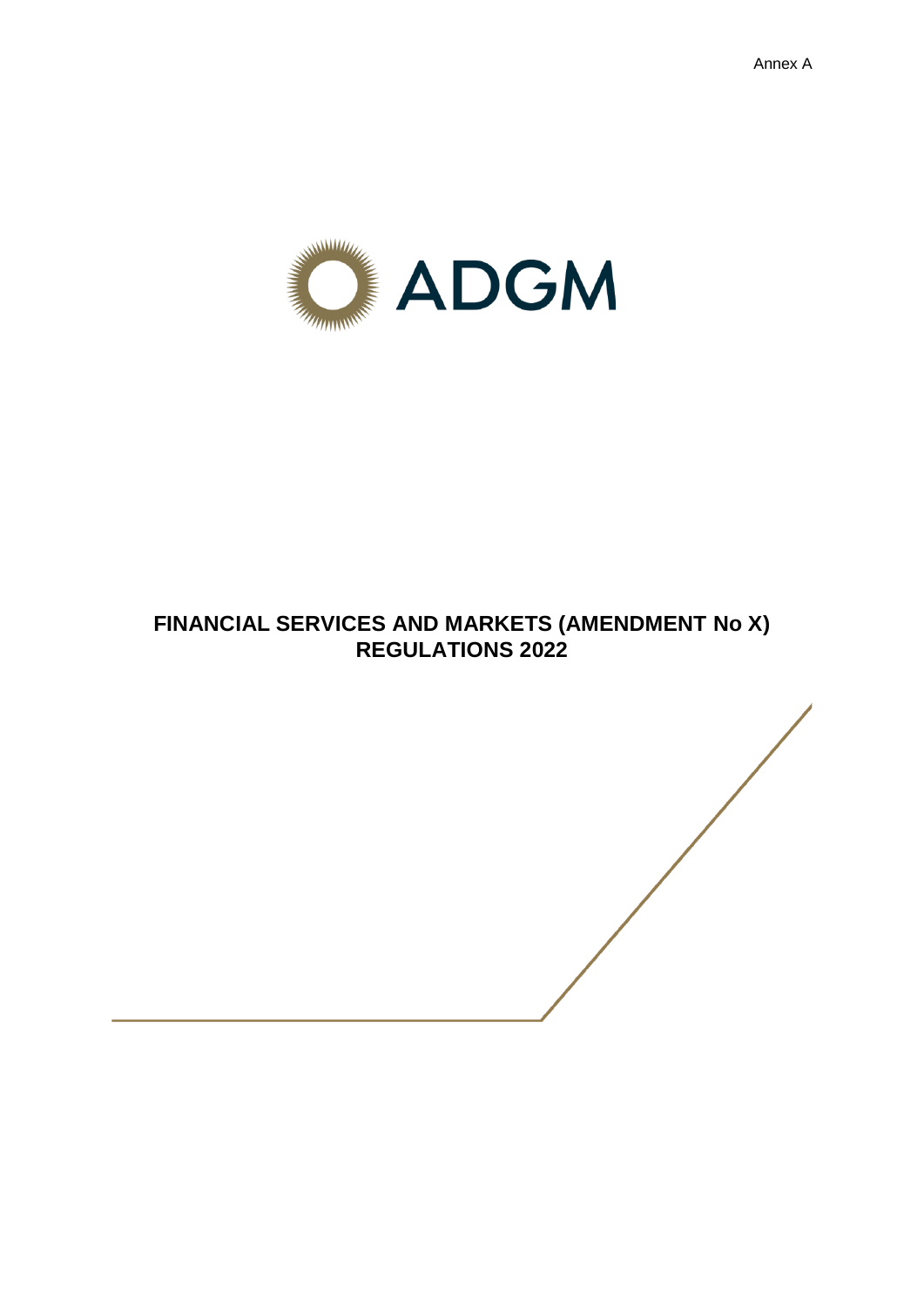# **FINANCIAL SERVICES AND MARKETS (AMENDMENT NO X) REGULATIONS 2022**

Regulations to amend the Financial Services and Markets Regulations 2015.

Date of Enactment: [•] 2022

The Board of Directors of the Abu Dhabi Global Market, in exercise of its powers under Article 6(1) of Law No. 4 of 2013 concerning the Abu Dhabi Global Market issued by His Highness the Ruler of the Emirate of Abu Dhabi, hereby enacts the following Regulations–

## **1. Amendments to the Financial Services and Markets Regulations 2015**

…

## 5A. **Authorised Persons conducting a Regulated Activity in relation to Virtual Assets or Spot Commodities**

- (1) The Regulator may by Rules prescribe
	- (a) the requirements applicable to an Authorised Person conducting a Regulated Activity in relation to Virtual Assets or Spot Commodities;
	- (b) the requirements and factors that, in the opinion of the Regulator, are to be taken into account in determining whether or not:
		- (i) a Virtual Asset meets the requirements to be considered an Accepted Virtual Asset: and or
		- (ii) a Spot Commodity meets the requirements to be considered an Accepted Spot Commodity; and
	- (c) such additional requirements as the Regulator considers appropriate that an Authorised Person conducting a Regulated Activity in relation to Virtual Assets or Spot Commodities must comply with, including any requirements imposed under the Rules made under these Regulations.
- (2) Without limiting the generality of its powers to issue Directions, the Regulator may, by written notice—
	- (a) exclude the application of any requirement imposed by the Rules upon an Authorised Person conducting a Regulated Activity in relation to Virtual Assets or Spot Commodities; or
	- (b) impose on an Authorised Person conducting a Regulated Activity in relation to Virtual Assets or Spot Commodities any additional obligations that the Regulator considers appropriate; or
	- (c) require an Authorised Person conducting a Regulated Activity in relation to Virtual Assets or Spot Commodities to take such action as is specified by the Regulator; or
	- (d) require an Authorised Person Operating a Multilateral Trading Facility that admits Accepted Virtual Assets or Accepted Spot Commodities to trading to obtain a Recognition Order to become a Recognised Investment Exchange under section 121 of these Regulations; and the Rules made under these Regulations.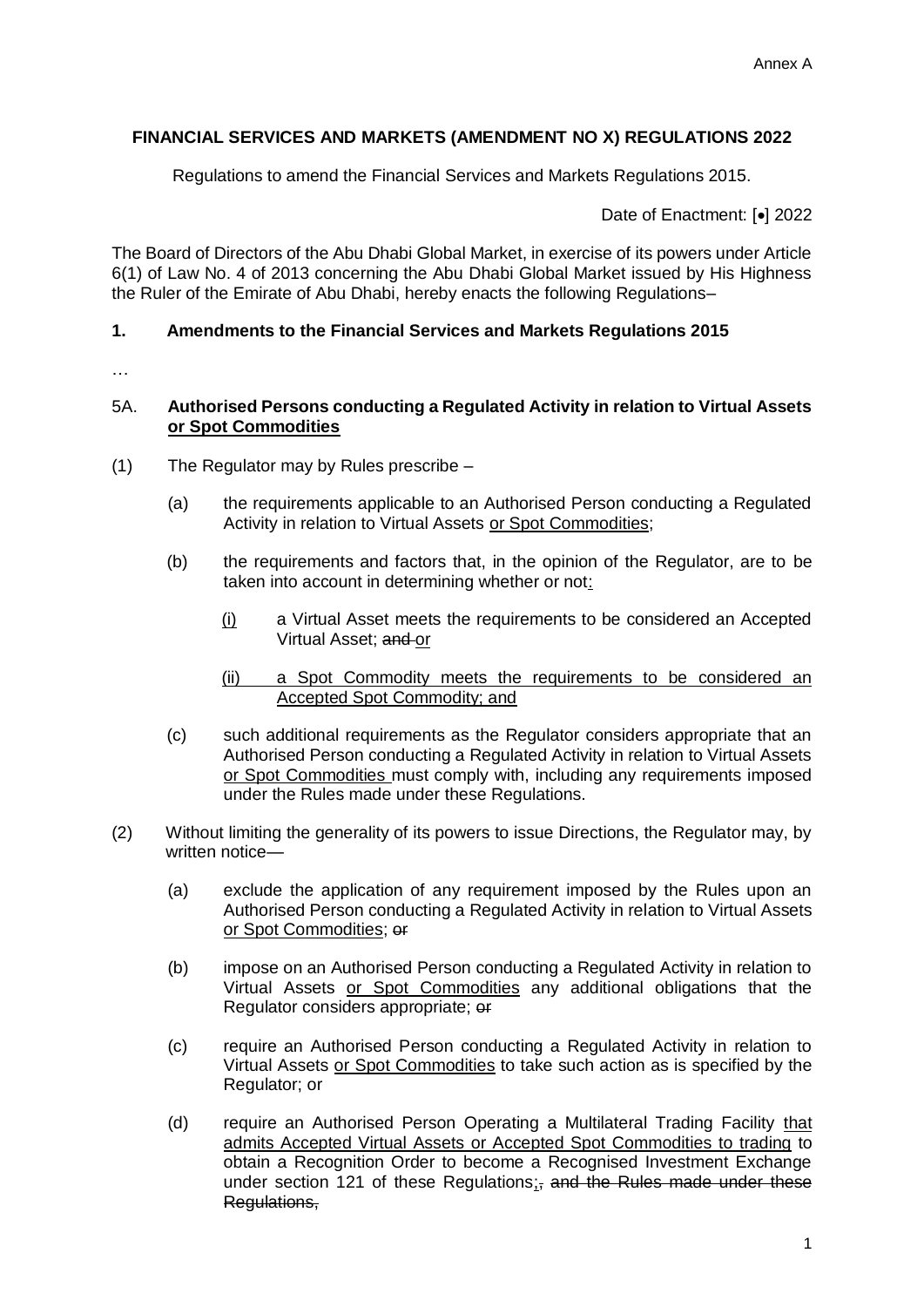where the Regulator is satisfied that it is in the interests of the Abu Dhabi Global Market to do so and on such terms and conditions as the Regulator considers appropriate.

…

## **7. Other specific rule-making powers**

- $(1)$  ...
- (5) The Regulator may make Rules which treat a person who acts or engages in conduct—
	- (a) for the purpose of stabilising the price of Specified Iinvestments; and
	- (b) in conformity with such provisions corresponding to Pprice stabilising Stabilisation Rrules and made by a body or authority outside the Abu Dhabi Global Market as may be Specified;

as acting, or engaging in that conduct, for that purpose and in conformity with the Price StabilisingStabilisation Rules.

…

#### *General prohibitions and definitions*

#### **58. General prohibition**

- (1) A person shall not—
	- (a) make an Offer of Securities to the Public in or from the Abu Dhabi Global Market; or
	- (b) have Securities admitted to trading on a Recognised Investment Exchange;

except as provided by or under these Regulations.

…

## **59. Definition of an Offer of Securities to the Public**

An Offer of Securities to the Public means a communication to any person in any form or by any means, presenting information on the terms of the Offer and the Securities offered, so as to enable an investor to decide to buy or subscribe to those Securities but excluding—

- (a) any communication in connection with the trading of Securities admitted to trading on a Recognised Investment Exchange;
- (b) any communication made for the purposes of complying with the on-going reporting requirements of the Regulator or a Recognised Investment Exchange; or
- (c) any other communication prescribed in Rules as an exempt communication.

…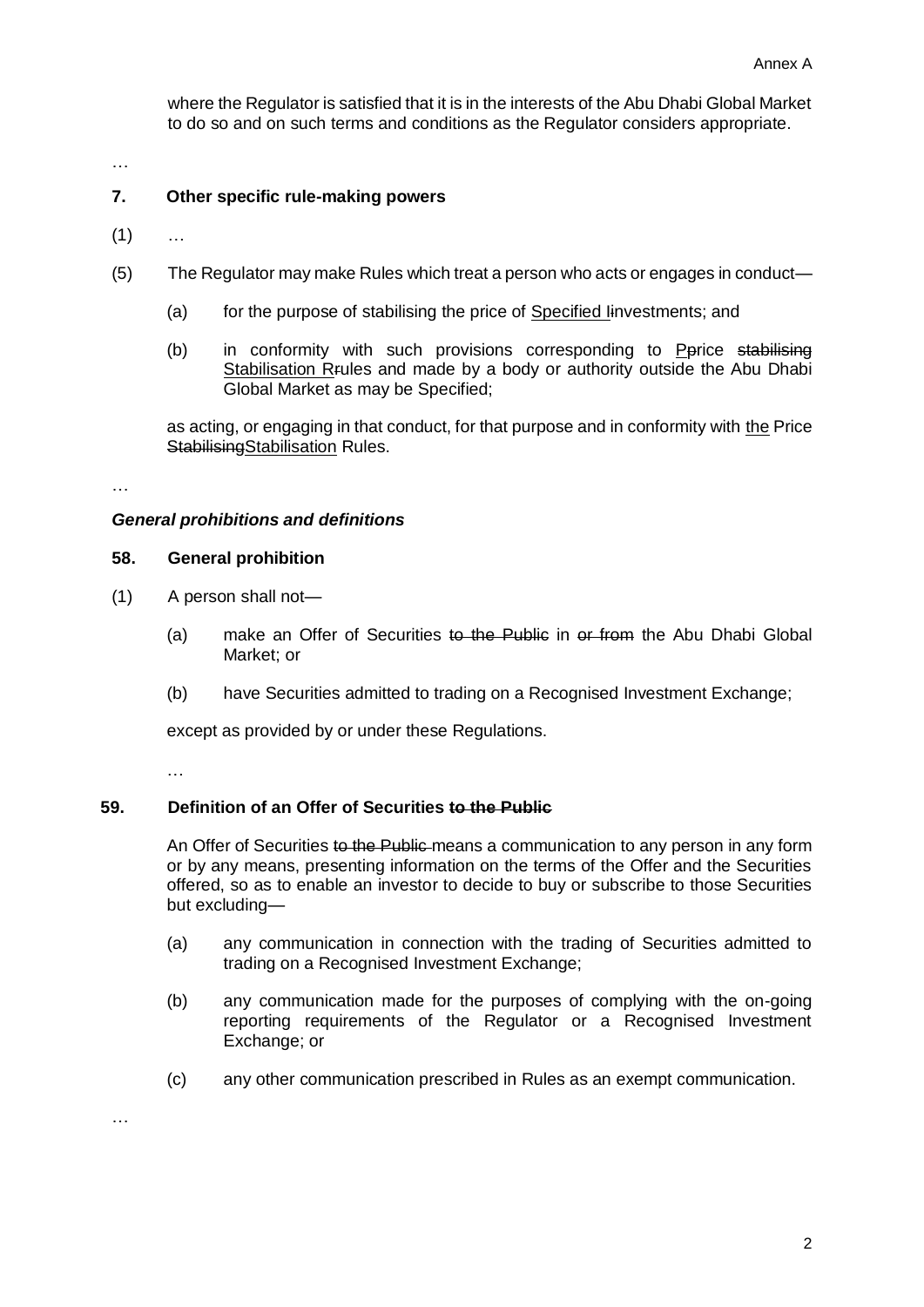## *Prospectus requirement*

## **61. Obligation to issue a Prospectus**

- (1) A person shall not, subject to subsection (3)—
	- (a) make an Offer of Securities to the Public in or from the Abu Dhabi Global Market; or
	- (b) have Securities admitted to trading on a Recognised Investment Exchange;

unless there is an Approved Prospectus in relation to the relevant Securities.

- (2) For the purposes of subsection (1)—
	- (a) a Prospectus is an Approved Prospectus if it is approved by the Regulator in accordance with the requirements prescribed in the Rules; and
	- (b) a reference to a Prospectus made by or under these Regulations is a reference to an Approved Prospectus, unless the context requires otherwise.
- (3) The requirement in subsection (1) does not apply—
	- (a) to an Offer of Securities to the Public where that Offer is an exempt offer as prescribed in the Rules; or
	- (b) to any Securities to be admitted to trading on a Recognised Investment Exchange if those Securities are exempt Securities as prescribed in the Rules.
- (4) For the purposes of this Chapter and the Rules made under this Chapter, unless the context requires otherwise—
	- (a) a reference to a Prospectus Offer is a reference to both the making of an Offer of Securities to the Public and to having Securities admitted to trading on a Recognised Investment Exchange;
	- (b) a reference to an Offeror is a reference to the person making a Prospectus Offer; and
	- (c) a reference to a Prospectus in respect of a person who has or seeks to have Units of a Fund admitted to trading on a Recognised Investment Exchange is a reference to a Prospectus prepared in accordance with the requirements prescribed by the Regulator in the Rules.
- (5) A Prospectus includes a supplementary prospectus, except where otherwise provided by or under these Regulations.

…

## **Chapter 2 Obligations of Reporting Entities**

## **72. Definition of a Reporting Entity**

- (1) A person is, subject to subsection (3), a Reporting Entity if the person—
	- (a) has or had Securities admitted to the Official List at any time;
	- (b) has made an Offer of Securities to the Public other than in relation to Units of a Fund;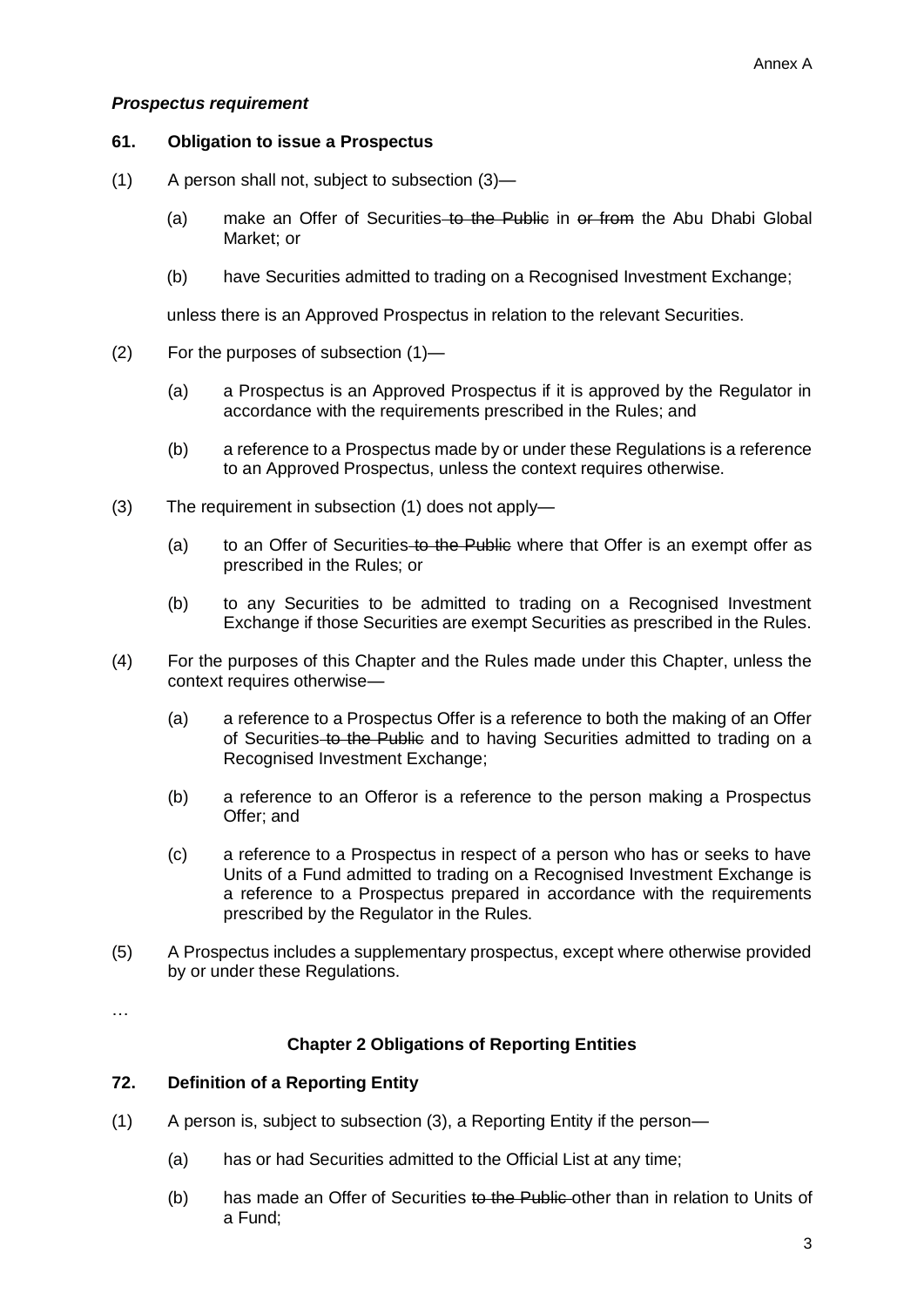- (c) merges with or acquires a Reporting Entity referred to in paragraphs (a) or (b); or
- (d) is declared by the Regulator pursuant to subsection (4) to be a Reporting Entity.
- (2) For the purposes of subsection (1)(a)—
	- (a) in the case of a Listed Fund—
		- (i) a reference to a Reporting Entity is a reference to the Fund Manager of that Fund or such other person as the Regulator may declare (who may also be called a "Reporting Entity of the Listed Fund"); and
		- (ii) any obligations of a Reporting Entity are, unless the context requires otherwise, obligations in respect of the Listed Fund; and
	- (b) for avoidance of doubt, a person does not become a Reporting Entity of a Listed Fund by merely offering the Units of the Fund to the public, unless the Units are also admitted to trading on a Recognised Investment Exchange.
- (3) A person is not a Reporting Entity—
	- (a) if the person—
		- (i) is an Exempt Offeror; or
		- (ii) has made an Offer of Securities to the Public where that Offer is an exempt offer;
	- (b) if—
		- (i) the person previously had Securities admitted to the Official List but currently has no Securities admitted to the Official List;
		- (ii) the current holders of at least 75 per cent. of the Securities of the Reporting Entity or the Listed Fund, as is relevant, have agreed in writing that the person is no longer needed to be a Reporting Entity; and
		- (iii) the Regulator has confirmed in writing upon being notified of the grounds referred to in sub-paragraphs (i) and (ii) that the person need no longer be a Reporting Entity; or
	- $(c)$  in the case of a person referred to in subsections  $(1)(a)$ ,  $(b)$  or  $(c)$ , if that person is declared by the Regulator pursuant to subsection  $(4)(a)(ii)$  not to be a Reporting Entity.

…

#### **75. Continuous disclosures**

- (1) A Reporting Entity shall, subject to subsections (4) and (5), make disclosures to the market of information specified by the Regulator in the circumstances prescribed by the Rules.
- (2) Without limiting the generality of subsection (1), the Regulator may, by Rules, prescribe the type of information and the circumstances in which such information shall be disclosed including—
	- (a) financial information;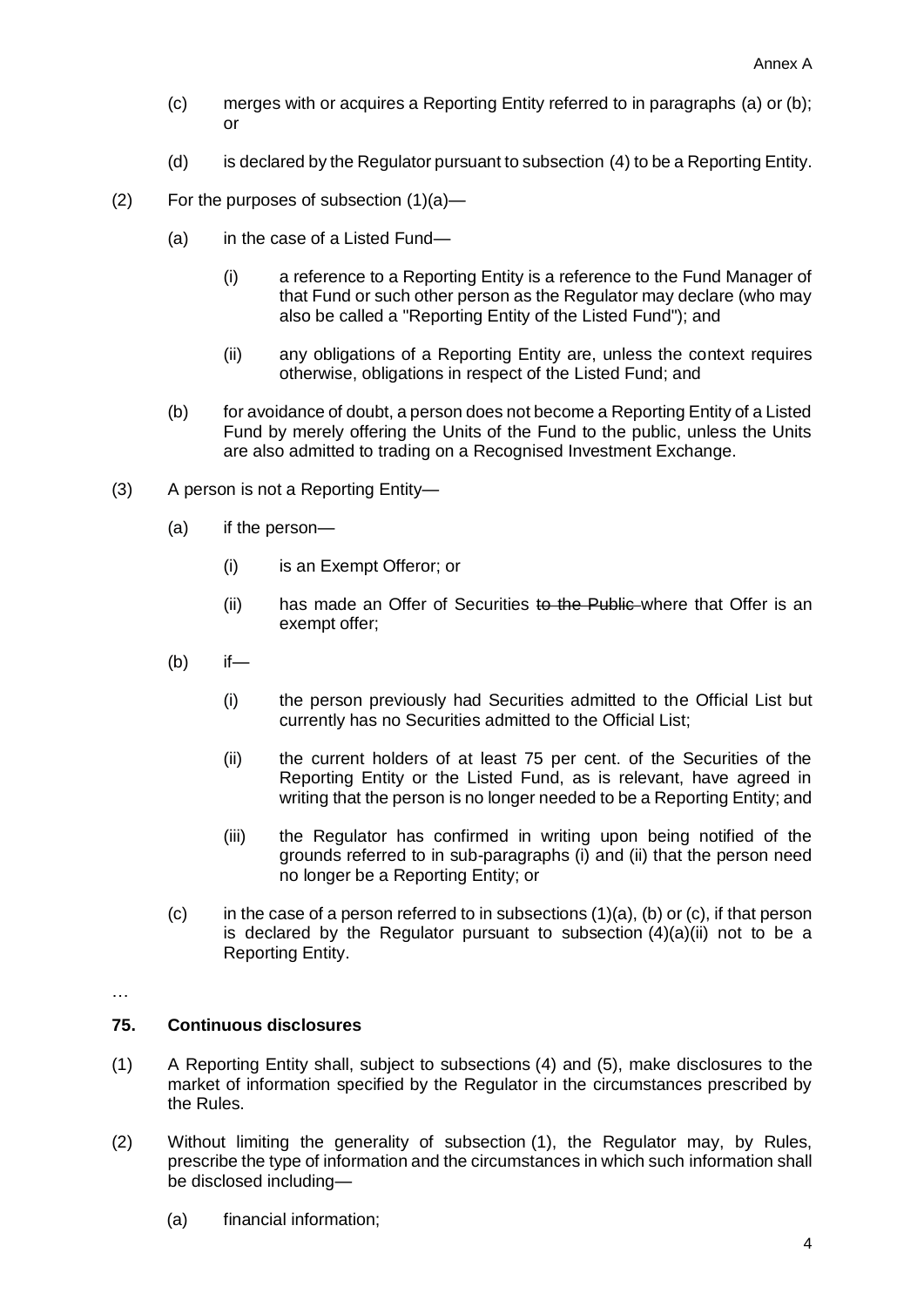- (b) the financial reports required by sections 78 and 79;
- (bc) Inside Information as defined in section 95; and
- (cd) any other information or material change which occurs in relation to a Reporting Entity.

….

#### *Sponsors and compliance advisers*

#### **83. Appointment of sponsors or compliance advisers**

- (1) The Regulator may make Rules requiring a Reporting Entity or an Issuer to appoint a sponsor, compliance adviser or other expert adviser on such terms and conditions as it considers appropriate.
- (2) Such Rules may prescribe—
	- (a) the circumstances in which  $a$  Reporting Entity an Issuer is required to appoint a sponsor, and a Reporting Entity is required to appoint a compliance adviser or other expert adviser;
	- (b) the requirements applicable to the Issuer or Reporting Entity, and a person Appointed as a sponsor, compliance adviser or other expert adviser; and
	- (c) any other matter necessary to give effect to such appointments.

…

## **Part 8 Market Abuse**

#### *Market abuse*

#### **92. Market abuse**

- (1) For the purposes of these Regulations, Market Abuse is Behaviour (whether by one person alone or by two or more persons jointly or in concert) which—
	- (a) occurs in relation to—
		- (i) Financial Instruments admitted to trading on a—
			- (A) Prescribed Market; or
			- (B) a similar market or trading venue situated inside or outside the Abu Dhabi Global Market and accessible electronically, or otherwise, from within the Abu Dhabi Global Market;
		- (ii) Financial Instruments in respect of which a request for admission to trading on such a market has been made;
		- (iii) in the case of subsection (2) or (3) Behaviour, instruments which are Related Instruments in relation to such Financial Instruments; or
		- (iv) an Accepted Virtual Asset admitted to trading on a Multilateral Trading Facility, an Accepted Spot Commodity admitted to trading on a Prescribed Market or any other investments as specified by the Regulator admitted to trading on an Organised Trading Facility; and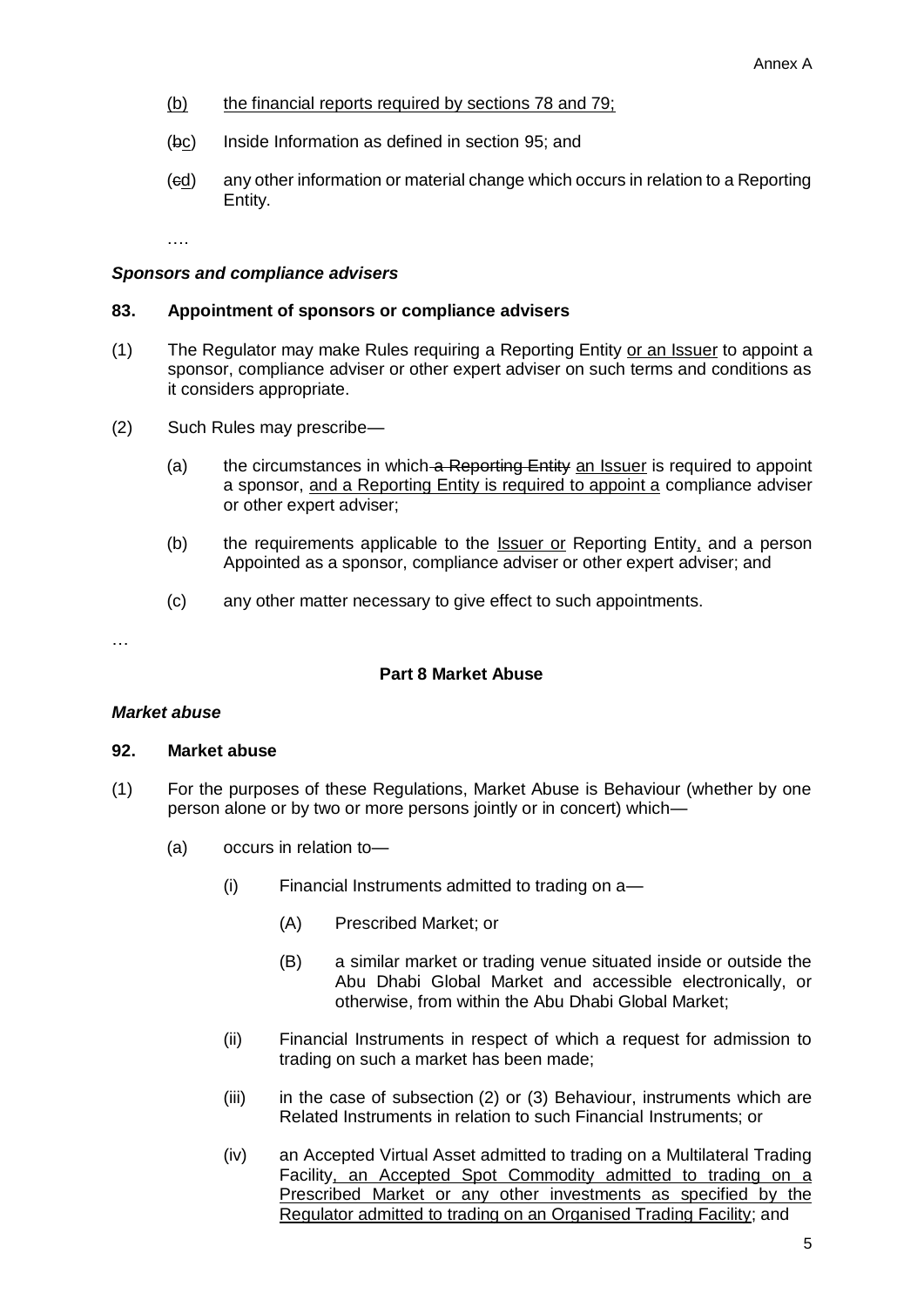- (b) falls within any one or more of the types of Behaviour set out in subsections (2) to (6).
- (2) The first type of Behaviour is where an Insider deals, or attempts to deal, in a Financial Instrument, Related Instrument, or an Accepted Virtual Asset or an Accepted Spot Commodity on the basis of Inside Information relating to the Financial Instruments, Related Instruments, or Accepted Virtual Assets or Accepted Spot Commodities in question.
- (3) The second is where an Insider discloses Inside Information to another person otherwise than in the proper course of the exercise of his employment, profession or duties.
- (4) The third is where the Behaviour consists of effecting transactions or orders to trade (otherwise than for legitimate reasons and in conformity with Accepted Market Practices on the relevant market) which—
	- (a) give, or are likely to give, a false or misleading impression as to the supply of, or demand for, or as to the price of, one or more Financial Instruments, or Accepted Virtual Assets or Accepted Spot Commodities; or
	- (b) secure the price of one or more such instruments at an abnormal or artificial level.
- (5) The fourth is where the Behaviour consists of effecting transactions or orders to trade which employ fictitious devices or any other form of deception or contrivance.
- (6) The fifth is where the Behaviour consists of the dissemination of information by any means which gives, or is likely to give, a false or misleading impression as to a Financial Instrument, or an Accepted Virtual Asset or an Accepted Spot Commodity by a person who knew or could reasonably be expected to have known that the information was false or misleading.

## **93. Supplementary provision about certain Behaviour**

- (1) Behaviour is to be taken into account for the purposes of this Part only if it occurs—
	- (a) in the Abu Dhabi Global Market; or
	- (b) in relation to—
		- (i) Financial Instruments which are admitted to trading on a Prescribed Market situated in, or operating in, the Abu Dhabi Global Market;
		- (ii) Financial Instruments for which a request for admission to trading on such a Prescribed Market has been made; or
		- (iii) Accepted Virtual Assets admitted to trading on a Multilateral Trading Facility, or Accepted Spot Commodities admitted to trading on a Prescribed Market.
- (2) For the purposes of section 92(6), the dissemination of information by a person acting in the capacity of a journalist is to be assessed taking into account the codes governing his profession unless he derives, directly or indirectly, any advantage or profits from the dissemination of the information.
- (3) Behaviour does not amount to Market Abuse for the purposes of these Regulations if—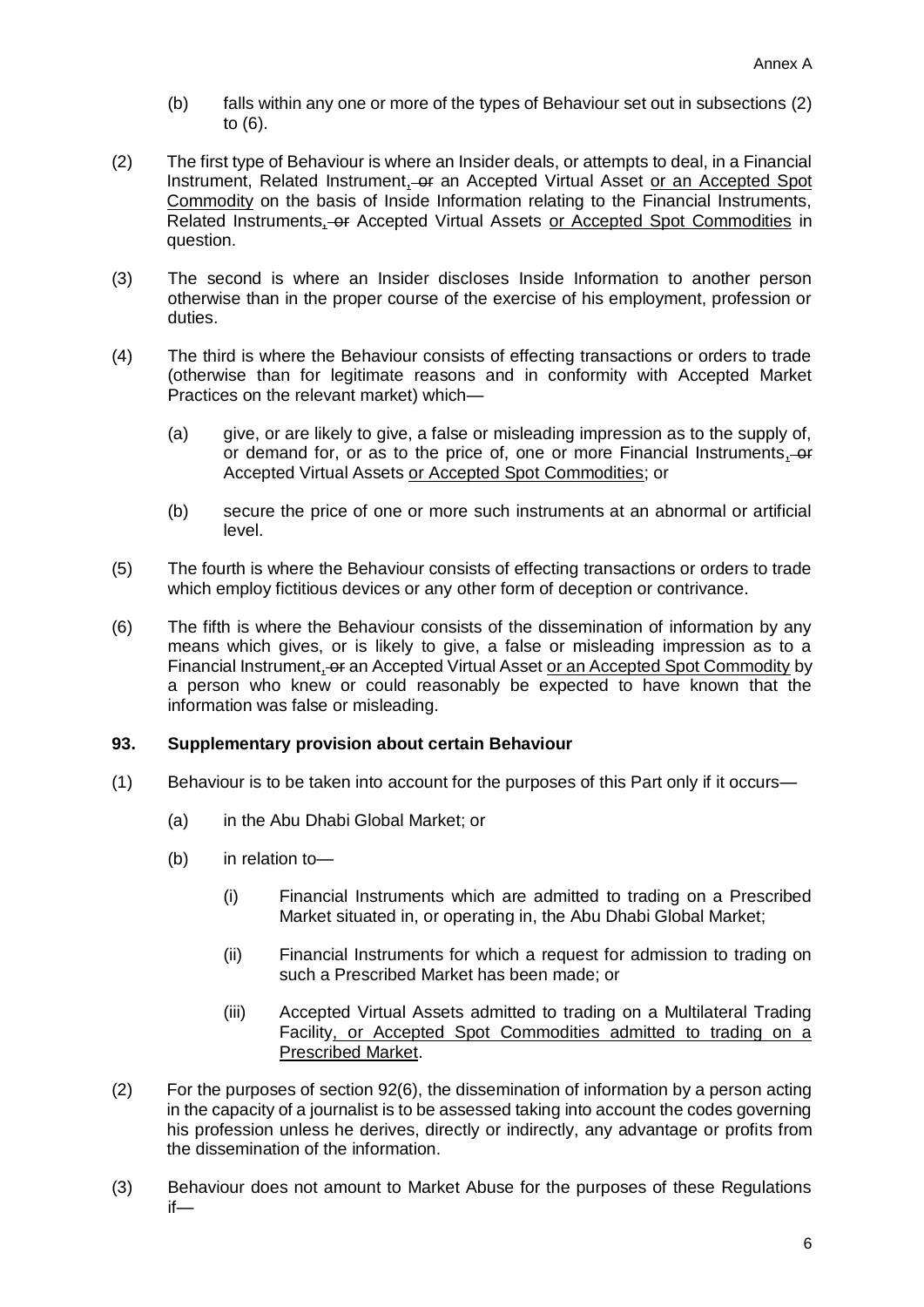- (a) it conforms with a Rule which includes a provision to the effect that Behaviour conforming with the Rule does not amount to Market Abuse;
- (b) it conforms with the Price StabilisingStabilisation Rules; or
- (c) it is done by a person acting on behalf of a public authority in the legitimate exercise of its public functions.
- …

#### **95. Inside Information**

- (1) This section defines "Inside Information" for the purposes of these Regulations.
- (2) In relation to Financial Instruments, Accepted Virtual Assets, Accepted Spot Commodities or Related Instruments which are not Commodity Derivatives, Inside Information is information of a Precise nature which—
	- (a) is not generally available;
	- (b) relates, directly or indirectly, to one or more Reporting Entities or Issuers of the Financial Instruments or to one or more of the Financial Instruments, or Accepted Virtual Assets or Accepted Spot Commodities; and
	- (c) would, if generally available, be likely to have a significant effect on the price of the Financial Instruments, Accepted Virtual Assets, Accepted Spot Commodities or Related Instruments.
- (3) In relation to Financial Instruments or Related Instruments which are Commodity Derivatives, Inside Information is information of a Precise nature which—
	- (a) is not generally available;
	- (b) relates, directly or indirectly, to one or more such derivatives; and
	- (c) users of markets on which the derivatives are traded would expect to receive in accordance with any Accepted Market Practices on those markets.
- (4) In relation to a person charged with the execution of orders concerning any Financial Instruments, Accepted Virtual Assets, Accepted Spot Commodities or Related Instruments, Inside Information includes information conveyed by a client and related to the client's pending orders which—
	- (a) is of a Precise nature;
	- (b) is not generally available;
	- (c) relates, directly or indirectly, to one or more Issuers of Financial Instruments or Accepted Virtual Assets or to one or more Financial Instruments, Accepted Virtual Assets or Accepted Spot Commodities; and
	- (d) would, if generally available, be likely to have a significant effect on the price of those Financial Instruments, Accepted Virtual Assets, Accepted Spot Commodities or Related Instruments.
- (5) Information is Precise if it—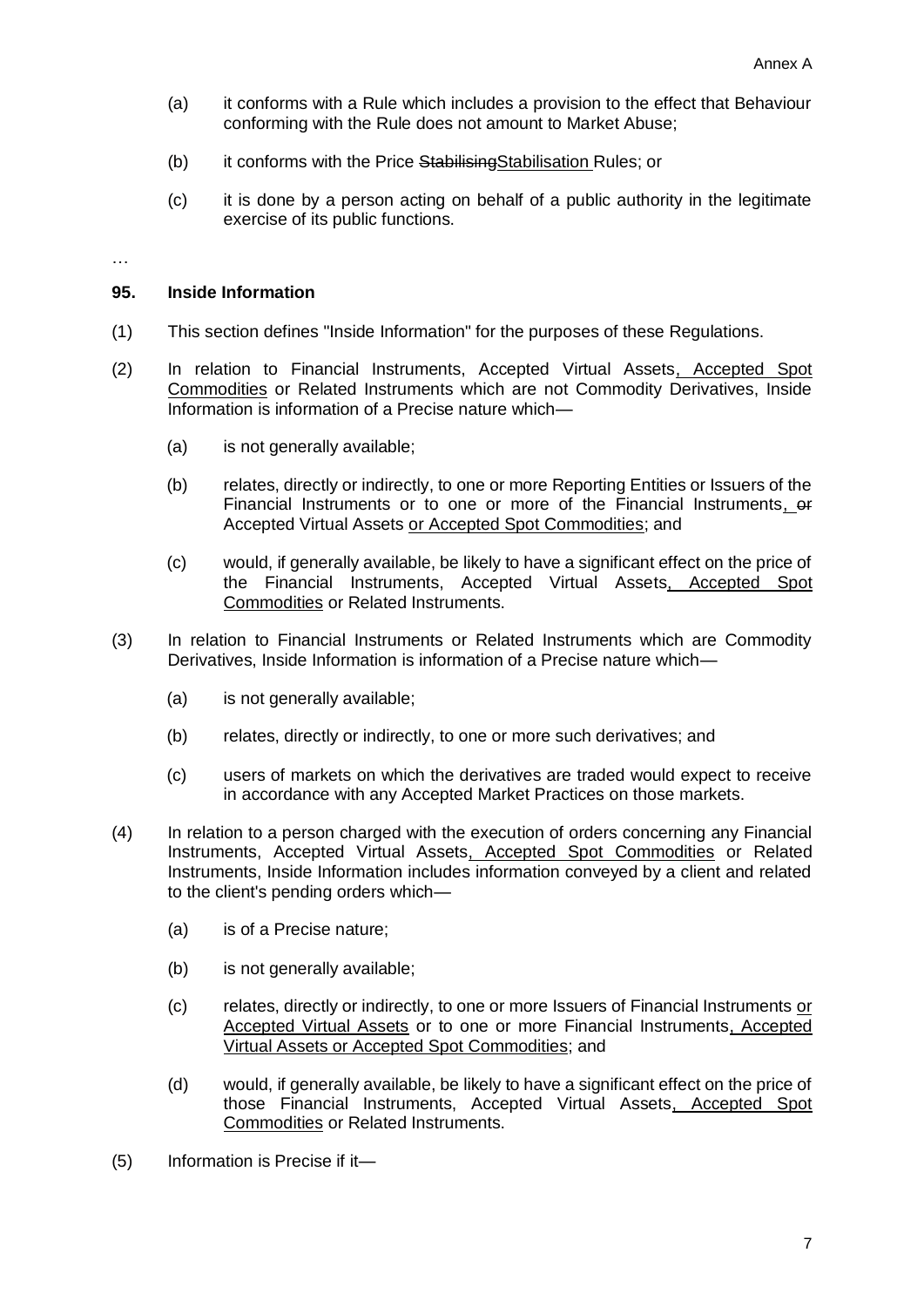- (a) indicates circumstances that exist or may reasonably be expected to come into existence or an event that has occurred or may reasonably be expected to occur; and
- (b) is specific enough to enable a conclusion to be drawn as to the possible effect of those circumstances or that event on the price of Financial Instruments, Accepted Virtual Assets or Related Instruments.
- (6) Information would be likely to have a significant effect on price if and only if it is information of a kind which a reasonable investor would be likely to use as part of the basis of his investment decisions.
- (7) For the purposes of subsection (3)(c), users of markets on which investments in Commodity Derivatives are traded are to be treated as expecting to receive information relating directly or indirectly to one or more such derivatives in accordance with any Accepted Market Practices, which is—
	- (a) routinely made available to the users of those markets; or
	- (b) required to be disclosed in accordance with any statutory provision, market rules, or contracts or customs on the relevant underlying commodity market or Commodity Derivatives market.
- (8) Information which can be obtained by research or analysis conducted by, or on behalf of, users of a market is to be regarded, for the purposes of this Part, as being generally available to them.

## *The Rules Code of Market Conduct*

#### **96. The Rules Code of Market Conduct**

- (1) The Regulator may set out a code make Rules ("Code Rules of Market Conduct") specifying—
	- (a) descriptions of Behaviour that, in the opinion of the Regulator, amount to Market Abuse;
	- (b) descriptions of Behaviour that, in the opinion of the Regulator, do not amount to Market Abuse;
	- (c) factors that, in the opinion of the Regulator, are to be taken into account in determining whether or not Behaviour amounts to Market Abuse;
	- (d) descriptions of Behaviour that are Accepted Market Practices in relation to one or more Prescribed Markets;
	- (e) descriptions of Behaviour that are not Accepted Market Practices in relation to one or more Prescribed Markets.
- (2) The Code Rules of Market Conduct may make different provisions in relation to persons, cases or circumstances of different descriptions.

#### **97. Effect of the Code Rules of Market Conduct**

(1) If a person behaves in a way which is described (in the Code Rules of Market Conduct in force under section 96 at the time of the Behaviour) as Behaviour that, in the Regulator's opinion, does not amount to Market Abuse, that Behaviour of his is to be taken, for the purposes of these Regulations, as not amounting to Market Abuse.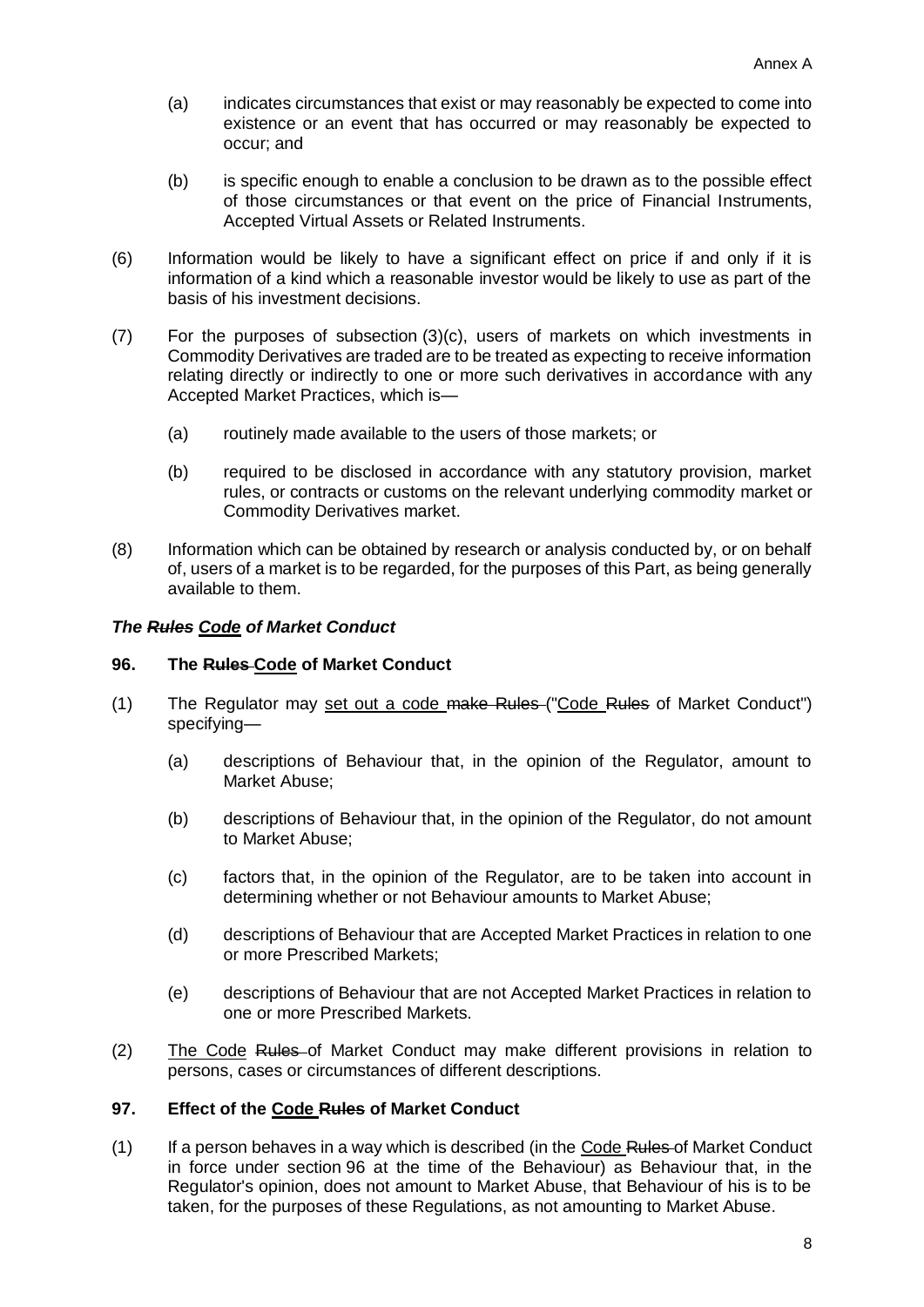(2) Otherwise, the Code Rules of Market Conduct in force under section 96 at the time when particular Behaviour occurs may be relied on so far as it indicates whether or not that Behaviour should be taken to amount to Market Abuse.

…

## **Part 9 Misleading Statements and Impressions**

## **102. Misleading Statements**

- (1) Subsection (2) applies to a person ("P") who—
	- (a) makes a statement which P knows to be false or misleading in a material respect;
	- (b) makes a statement which is false or misleading in a material respect, being reckless as to whether it is; or
	- (c) dishonestly conceals any material facts whether in connection with a statement made by P or otherwise.
- (2) P commits a contravention of these Regulations if P makes the statement or conceals the facts with the intention of inducing, or is reckless as to whether making it or concealing them may induce, another person (whether or not the person to whom the statement is made)—
	- (a) to enter into or offer to enter into, or to refrain from entering or offering to enter into; or
	- (b) to acquire, dispose of, subscribe for or underwrite, or refrain from acquiring, disposing of, subscribing for or underwriting; or
	- (c) to exercise, or refrain from exercising, any rights conferred by –

a Financial Instrument, a Specified Investment,  $\theta$ -an Accepted Virtual Asset or an Accepted Spot Commodity, as applicable.

- (3) In proceedings for a contravention under subsection (2) brought against a person to whom that subsection applies as a result of paragraph (a) of subsection (1), it is a defence for the person charged ("D") to show that the statement was made in conformity with—
	- (a) Price Stabilisation Stabilising Rules (section 7(4)); or
	- (b) Control of Information Rules (section 7(3)).
- (4) Subsections (1) and (2) do not apply unless—
	- (a) the statement is made in or from, or the facts are concealed in or from, the Abu Dhabi Global Market or arrangements are made in or from the Abu Dhabi Global Market for the statement to be made or the facts to be concealed;
	- (b) the person on whom the inducement is intended to or may have effect is in the Abu Dhabi Global Market; or
	- (c) the agreement is or would be entered into or the rights are or would be exercised in the Abu Dhabi Global Market.

#### **103. Misleading Impressions**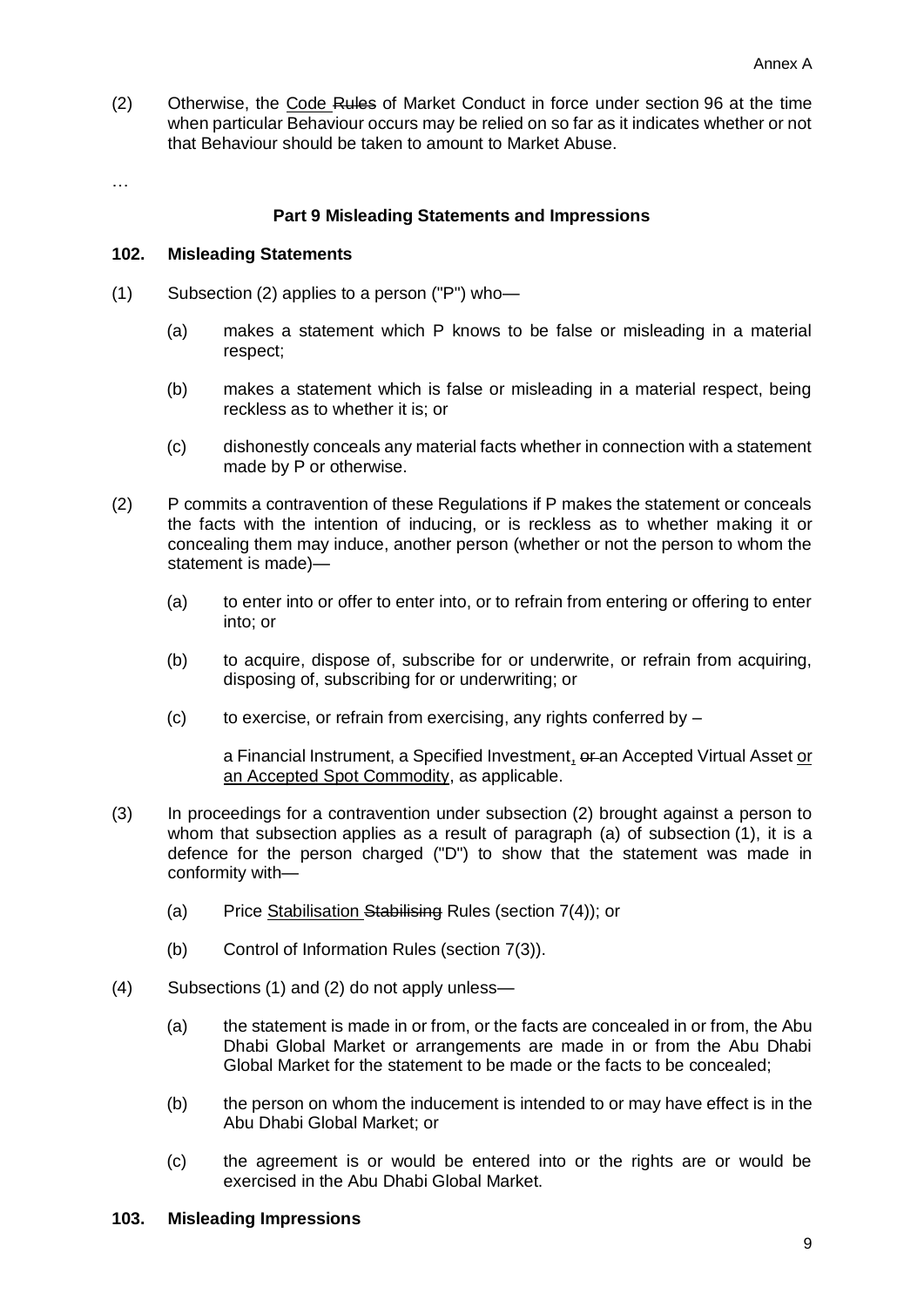- (1) A person ("P") who does any act or engages in any course of conduct which creates a false or misleading impression as to the market in or the price or value of any Financial Instruments, or Accepted Virtual Assets or Accepted Spot Commodities commits a contravention of these Regulations if—
	- (a) P intends to create the impression; and
	- (b) the case falls within either subsection (2) or (3) or both.
- (2) The case falls within this subsection if P intends, by creating the impression, to induce another person to acquire, dispose of, subscribe for or underwrite the investments or to refrain from doing so or to exercise or refrain from exercising any rights conferred by the investments.
- (3) The case falls within this subsection if—
	- (a) P knows that the impression is false or misleading or is reckless as to whether it is; and
	- (b) P intends by creating the impression to produce any of the results in subsection (4) or is aware that creating the impression is likely to produce any of the results in that subsection.
- (4) Those results are—
	- (a) the making of a gain for P or another; or
	- (b) the causing of loss to another person or the exposing of another person to the risk of loss.
- (5) References in subsection (4) to gain or loss are to be read in accordance with subsections (6) and (7).
- (6) In proceedings brought against any person ("D") for a contravention under subsection (1) it is a defence for D to show—
	- (a) to the extent that the contravention results from subsection (2), that D reasonably believed that D's conduct would not create an impression that was false or misleading as to the matters mentioned in subsection (1);
	- (b) that D acted or engaged in the conduct—
		- (i) for the purpose of stabilising the price of investments; and
		- (ii) in conformity with Price Stabilisation Stabilising Rules; or
	- (c) that D acted or engaged in the conduct in conformity with Control of Information Rules.
- (7) This section does not apply unless—
	- (a) the act is done, or the course of conduct is engaged in, in the Abu Dhabi Global Market; or
	- (b) the false or misleading impression is created there.

## **104. Misleading statements etc. in relation to Benchmarks**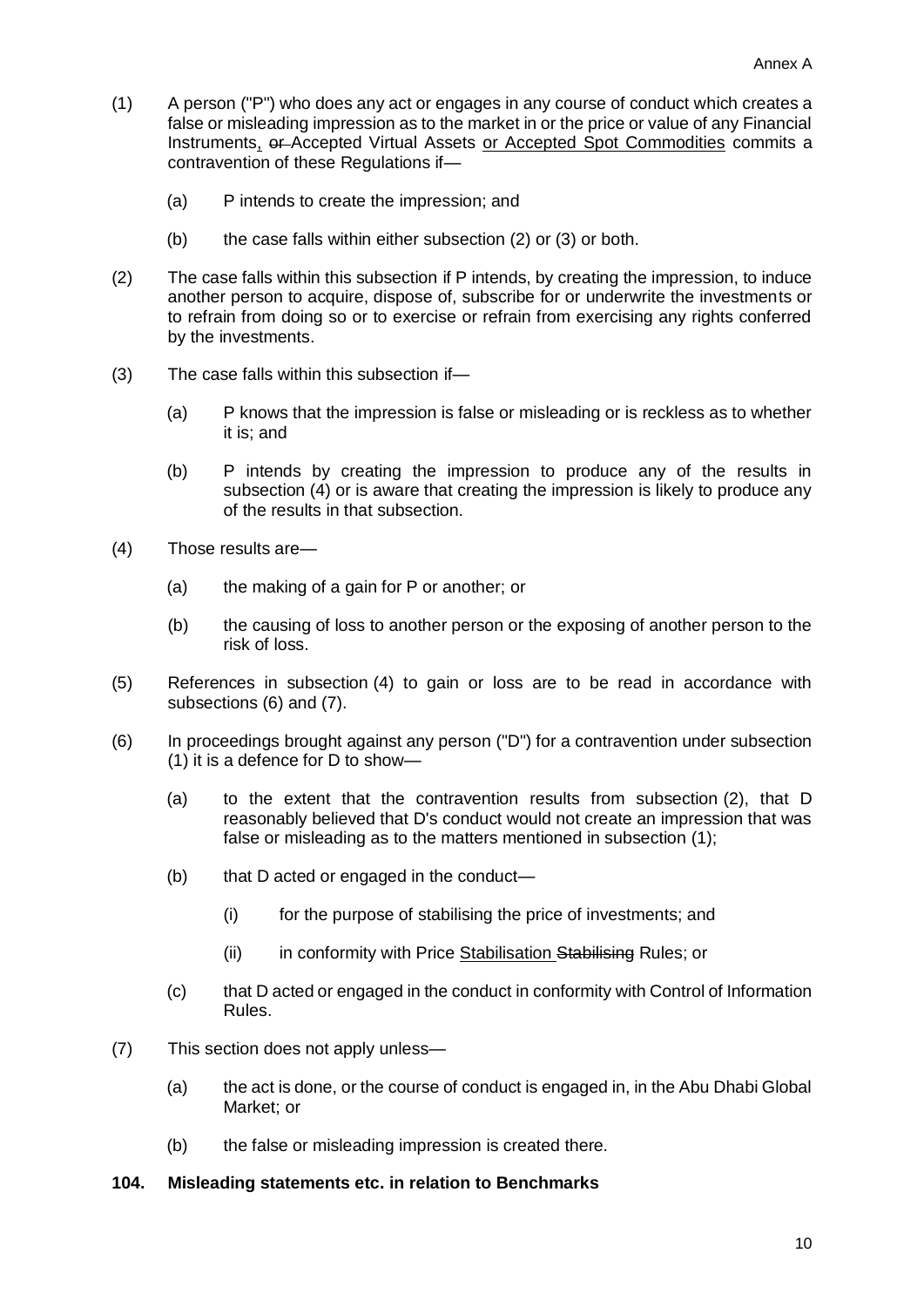- (1) A person ("A") who makes to another person ("B") a false or misleading statement commits a contravention of these Regulations if—
	- (a) A makes the statement in the course of arrangements for the setting of a Relevant Benchmark;
	- (b) A intends that the statement should be used by B for the purpose of the setting of a Relevant Benchmark; and
	- (c) A knows that the statement is false or misleading or is reckless as to whether it is.
- (2) A person ("C") who does any act or engages in any course of conduct which creates a false or misleading impression as to the price or value of any investment or as to the interest rate appropriate to any transaction commits a contravention of these Regulations if—
	- (a) C intends to create the impression;
	- (b) the impression may affect the setting of a Relevant Benchmark;
	- (c) C knows that the impression is false or misleading or is reckless as to whether it is; and
	- (d) C knows that the impression may affect the setting of a Relevant Benchmark.
- (3) In proceedings for a contravention under subsection (1), it is a defence for the person charged ("D") to show that the statement was made in conformity with—
	- (a) Price Stabilisation Stabilising Rules (section 7(4)); or
	- (b) Control of Information Rules (section 7(3)).
- (4) In proceedings brought against any person ("D") for a contravention under subsection (2) it is a defence for D to show—
	- (a) that D acted or engaged in the conduct—
		- (i) for the purpose of stabilising the price of investments; and
		- (ii) in conformity with Price Stabilisation Stabilising Rules (section  $7(4)$ ); or
	- (b) that D acted or engaged in the conduct in conformity with Control of Information Rules (section 7(3)).
- (5) Subsection (1) does not apply unless the statement is made in or from the Abu Dhabi Global Market or to a person in the Abu Dhabi Global Market.
- (6) Subsection (2) does not apply unless—
	- (a) the act is done, or the course of conduct is engaged in, in the Abu Dhabi Global Market; or
	- (b) the false or misleading impression is created in the Abu Dhabi Global Market.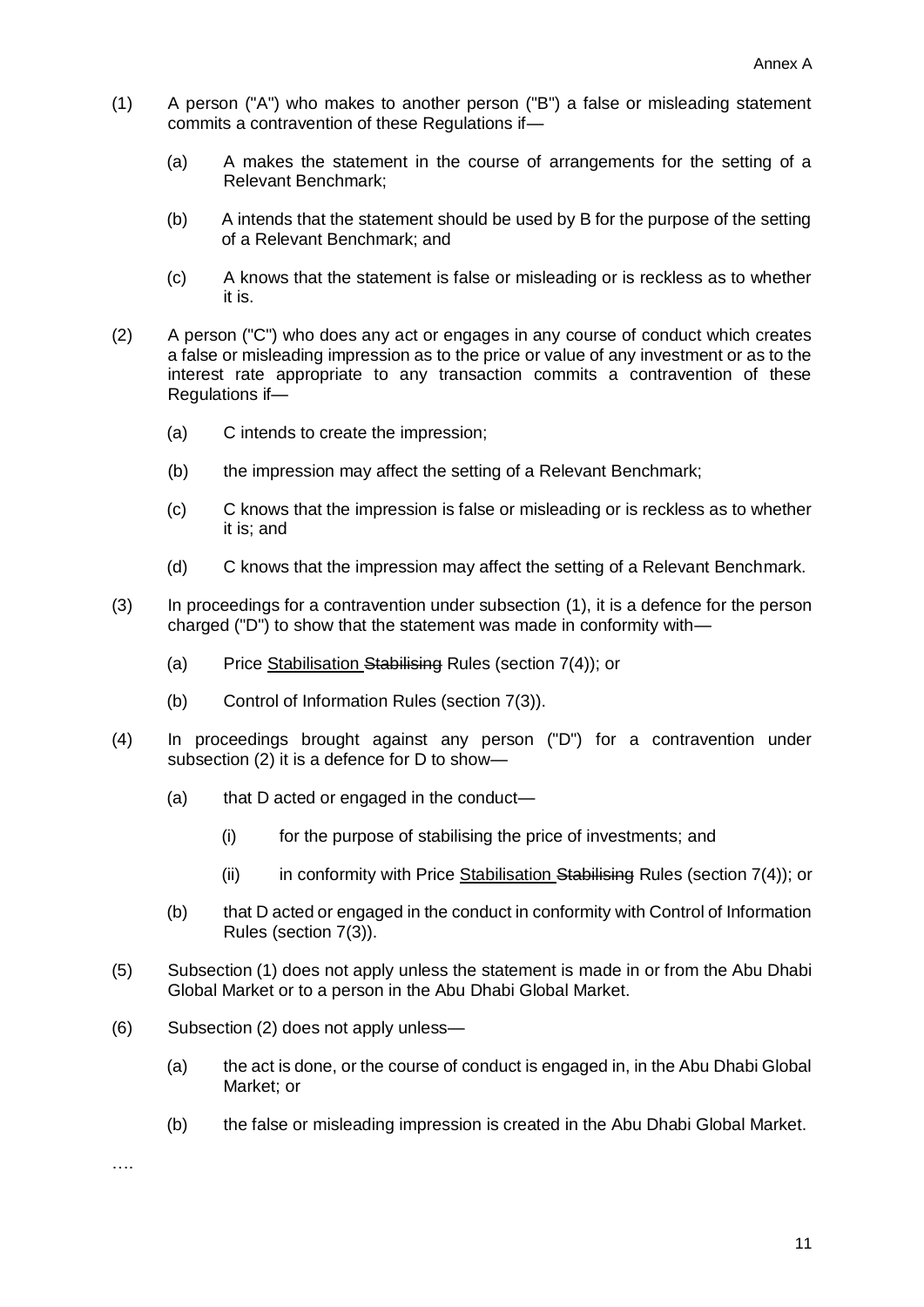## **124. Recognition orders**

- (1) If it appears to the Regulator that the Applicant satisfies the Recognition Requirements applicable in its case, the Regulator may—
	- (a) where the Application is made under section 121, make a Recognition Order declaring the Applicant to be a Recognised Investment Exchange;
	- (b) where the Application is made under section 122, make a Recognition Order declaring the Applicant to be a Recognised Clearing House.
- (2) In considering an Application made under section 121 or 122, the Regulator may have regard to any information which it considers is relevant to the Application.
- (3) A Recognition Order must specify a date on which it is to take effect.
- (4) Section 135 has effect in relation to a decision to refuse to make a Recognition Order—
	- (a) as it has effect in relation to a decision to revoke such an order; and
	- (b) as if references to a Recognised Body were references to the Applicant.

## **124A. Imposition of Requirements by the Regulator**

- (1) Where a person has applied to the Regulator for a Recognition Order or the variation of a Recognition Order, the Regulator may impose on that person such Requirements, taking effect on or after the giving or variation of the Recognition Order, as the Regulator considers appropriate.
- (2) The Regulator's power under this subsection is a power to—
	- (a) impose a new Requirement;
	- (b) vary a Requirement imposed by the Regulator under this section; or
	- (c) cancel such a Requirement.
- (3) The Regulator's power under subsection (2) is referred to in these Regulations as its Own-Initiative Requirement Power.
- (4) The Regulator may, on the application of a Recognised Body, Remote Body or Remote Member with a Recognition Order —
	- (a) impose a new Requirement;
	- (b) vary a Requirement imposed by the Regulator under this section; or
	- (c) cancel such a Requirement.
- (5) The Regulator may refuse an application under subsection (4) if it appears to it that it is desirable to do so in order to further one or more of its objectives.

## **124B. Requirements under section 124A: further provisions**

- (1) A Requirement may, in particular, be imposed so as to require the person concerned to —
	- (a) take action specified by the Regulator; or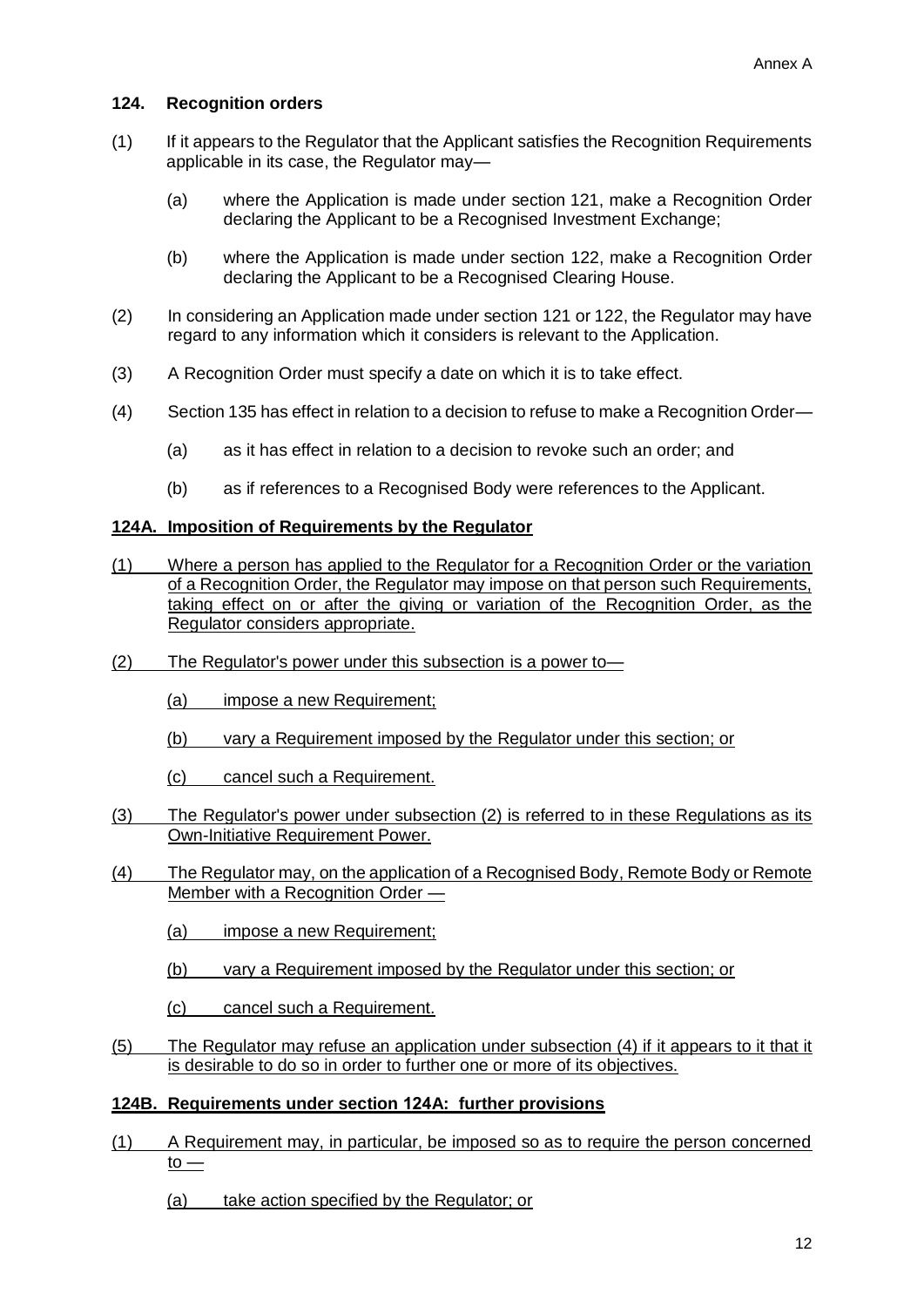- (b) refrain from taking action specified by the Regulator.
- (2) A Requirement may be imposed by reference to the person's relationship with—
	- (a) the person's Group; or
	- (b) other members of the person's Group.
- (3) A Requirement may be expressed to expire at the end of such period as the Regulator may specify, but the imposition of a Requirement that expires at the end of a specified period does not affect the Regulator's power to impose a new Requirement.
- (4) A Requirement may refer to the past conduct of the person concerned (for example, by requiring the person concerned to review or take remedial action in respect of past conduct).

## **124C. Exercise of Own Initiative Requirement Power: Procedure**

- (1) This section applies to an exercise of Own-Initiative Requirement Power by the Regulator in relation to a Recognised Body ("A").
- (2) The imposition or variation of a Requirement takes effect—
	- (a) immediately, if the notice given states that that is the case;
	- (b) on such date as may be specified in the notice; or
	- (c) if no date is specified in the notice, when the matter to which the notice relates is no longer open to review.
- (3) The imposition or variation of a Requirement may be expressed to take effect immediately or on a specified date only if the Regulator, having regard to the grounds on which it is exercising its Own-Initiative Requirement Power, reasonably considers that it is necessary for the imposition or variation of the Requirement, to take effect immediately or on that date.
- (4) If the Regulator proposes to impose or vary a Requirement, or imposes or varies a Requirement with immediate effect, it must give A written notice.
- (5) The notice must—
	- (a) give details of the Requirement or its variation:
	- (b) state the Regulator's reasons for the imposition or variation of the Requirement;
	- (c) inform A that A may make representations to the Regulator within such period as may be specified in the notice (whether or not A has referred the matter to the Appeals Committee);
	- (d) inform A of when the imposition or variation of the Requirement takes effect; and
	- (e) inform A of A's right to refer the matter to the Appeals Panel.
- (6) The Regulator may extend the period allowed under the notice for making representations.
- (7) Where, having considered representations made by A, the Regulator decides—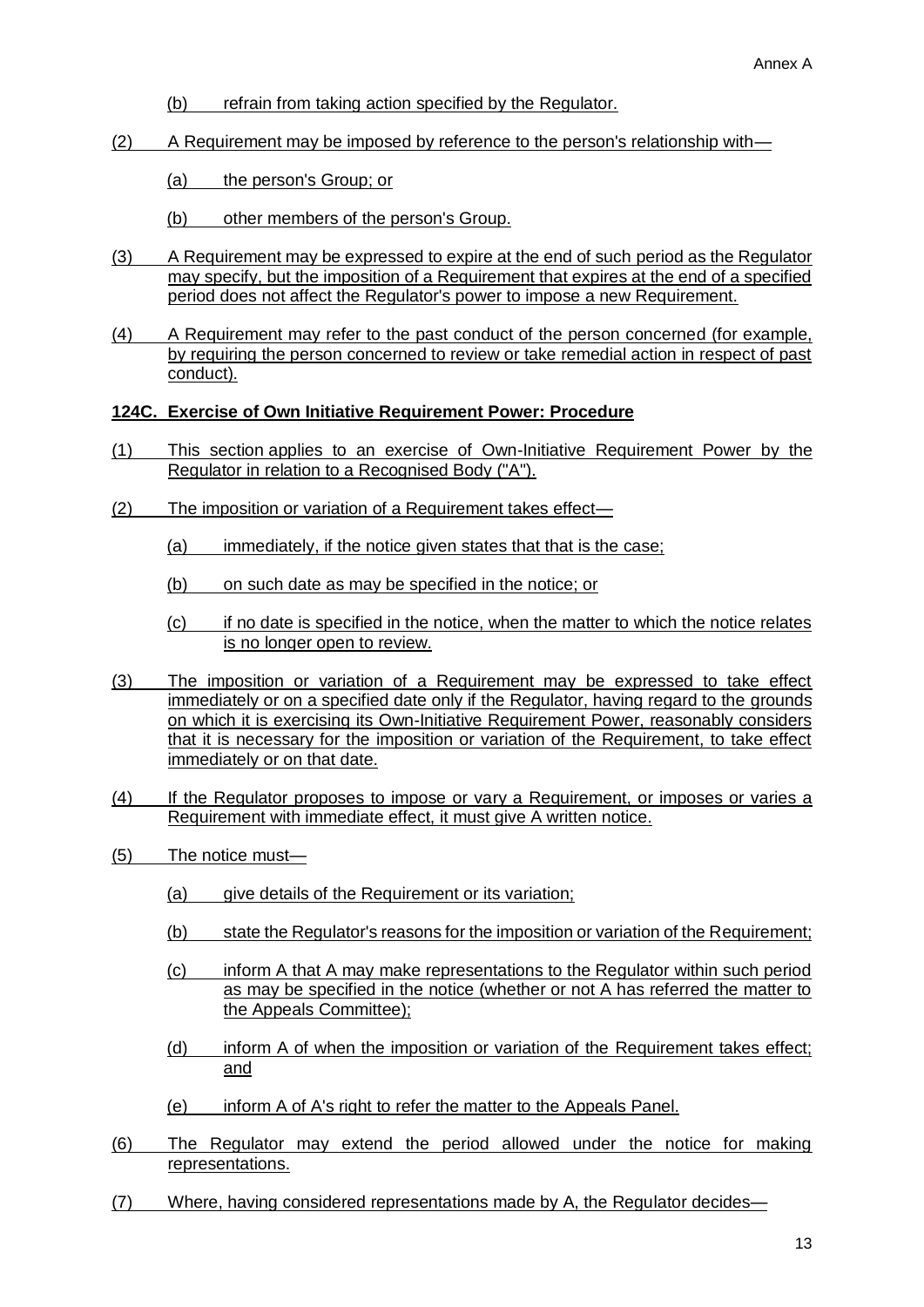- (a) to impose or vary the Requirement, in the way proposed; or
- (b) where the Requirement has been imposed or varied, not to rescind the imposition or variation of the Requirement;

it must give A written notice.

- (8) Where, having considered representations made by A, the Regulator decides—
	- (a) not to vary the Recognition Order, or impose or vary the Requirement, in the way proposed;
	- (b) to vary the Recognition Order or requirement in a different way, or impose a different Requirement; or
	- (c) to rescind a variation or Requirement which has effect;

it must give A written notice.

- (9) A notice under subsection (7) must inform A of A's right to refer the matter to the Appeals Panel.
- (10) A notice under subsection (8)(b) must comply with subsection (5).
- (11) For the purposes of subsection (2)(c), whether a matter is open to review is to be determined in accordance with section 252(7).

…

## **126. Liability in relation to the Recognised Body's Regulatory Functions of a Recognised Body**

A Recognised Body, its Key Individuals and its officers and staff are not to be liable in damages for anything done or omitted in the discharge of the Recognised Body's Regulatory Functions unless it is shown that the act or omission was in bad faith.

## **126A. Key Individuals**

A Recognised Body must ensure that no person acts as a Key Individual for the Recognised Body, unless that person has been approved by the Regulator as a Key Individual.

## *Applications for approval of Key Individuals*

- (1) An application for approval to act as a Key Individual for a Recognised Body must be made by the Recognised Body.
- (2) An application may be also made by a person who has applied for a Recognition Order and will become Recognised Body if a Recognition Order is granted.
- (3) The Application must—
	- (a) comply with any applicable Rules made by the Regulator;
	- (b) contain, or be accompanied by, such other information as the Regulator may reasonably require; and
	- (c) be made in such manner as the Regulator may direct.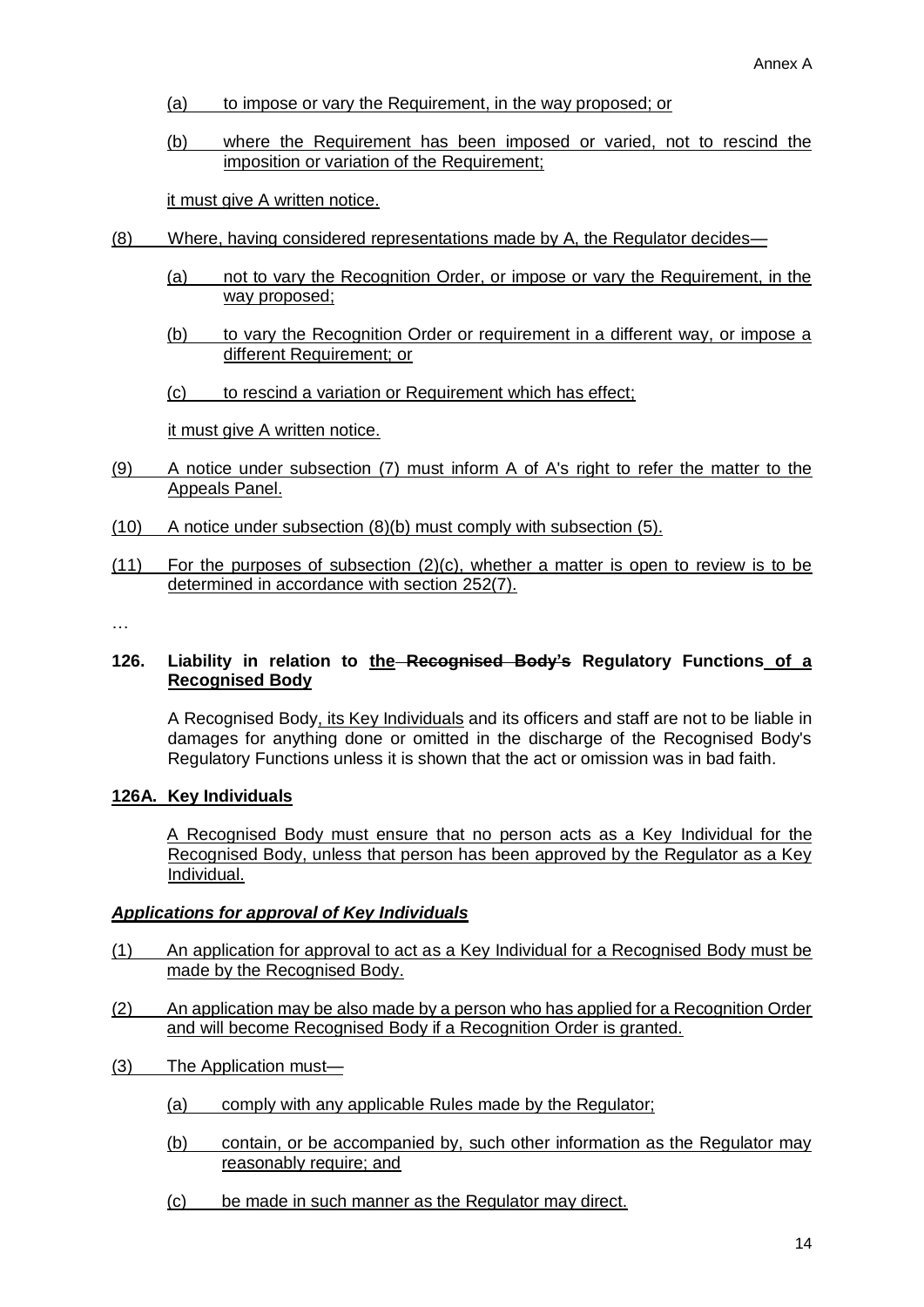(4) At any time after an application for approval to act as a Key Individual is received and before it is determined, the Regulator may require the Applicant to provide it with such further information as it reasonably considers necessary to enable it to determine the application.

## **127. Remote Investment Exchanges and Remote Clearing Houses**

- (1) An Application by a Remote Body Applicant must comply with such requirements (the "Remote Recognition Requirements") relating to Remote Bodies as the Regulator may specify by Rules.
- (2) If it appears to the Regulator that a Remote Body Applicant satisfies the requirements of subsection (3) it may make a Recognition Order declaring the Applicant to be—
	- (a) a Remote Investment Exchange;
	- (b) a Remote Clearing House.
- (3) The requirements are that—
	- (a) investors are afforded protection equivalent to that which they would be afforded if the body concerned were required to comply with Recognition Requirements, other than any such requirements which are expressed in Rules under section 120 not to apply for the purposes of this paragraph;
	- (b) there are adequate procedures for dealing with a person who is unable, or likely to become unable, to meet his obligations in respect of one or more Market Contracts connected with the investment exchange or clearing house;
	- (c) the Applicant is able and willing to co-operate with the Regulator by the sharing of information and in other ways;
	- (d) adequate arrangements exist for co-operation between the Regulator and those responsible for the supervision of the Applicant in the country or territory in which the Applicant's head office is situated.
- (4) In considering whether it is satisfied as to the requirements mentioned in subsections (3)(a) and (b), the Regulator is to have regard to—
	- (a) the relevant law and practice of the country or territory in which the Applicant's head office is situated, including, with respect to a Remote Clearing House applicant, the equivalence of such laws to those set out in Chapter 3 and Chapter 4 of this Part, and Part 13 of these Regulations;
	- (b) the rules and practices of the Applicant.
- (5) In relation to a Remote Body Applicant and a body or association declared to be a Remote Investment Exchange or Remote Clearing House by a Recognition Order made by virtue of subsection (2)—
	- (a) the reference in section 139(1) to Recognition Requirements is to be read as a reference to Remote Recognition Requirements;
	- (b) sections 132(1) and 134(2) have effect as if the requirements mentioned in section 132(1)(a) and section 134(2)(a) were those of subsections (3)(a), (b), and (c) of this section;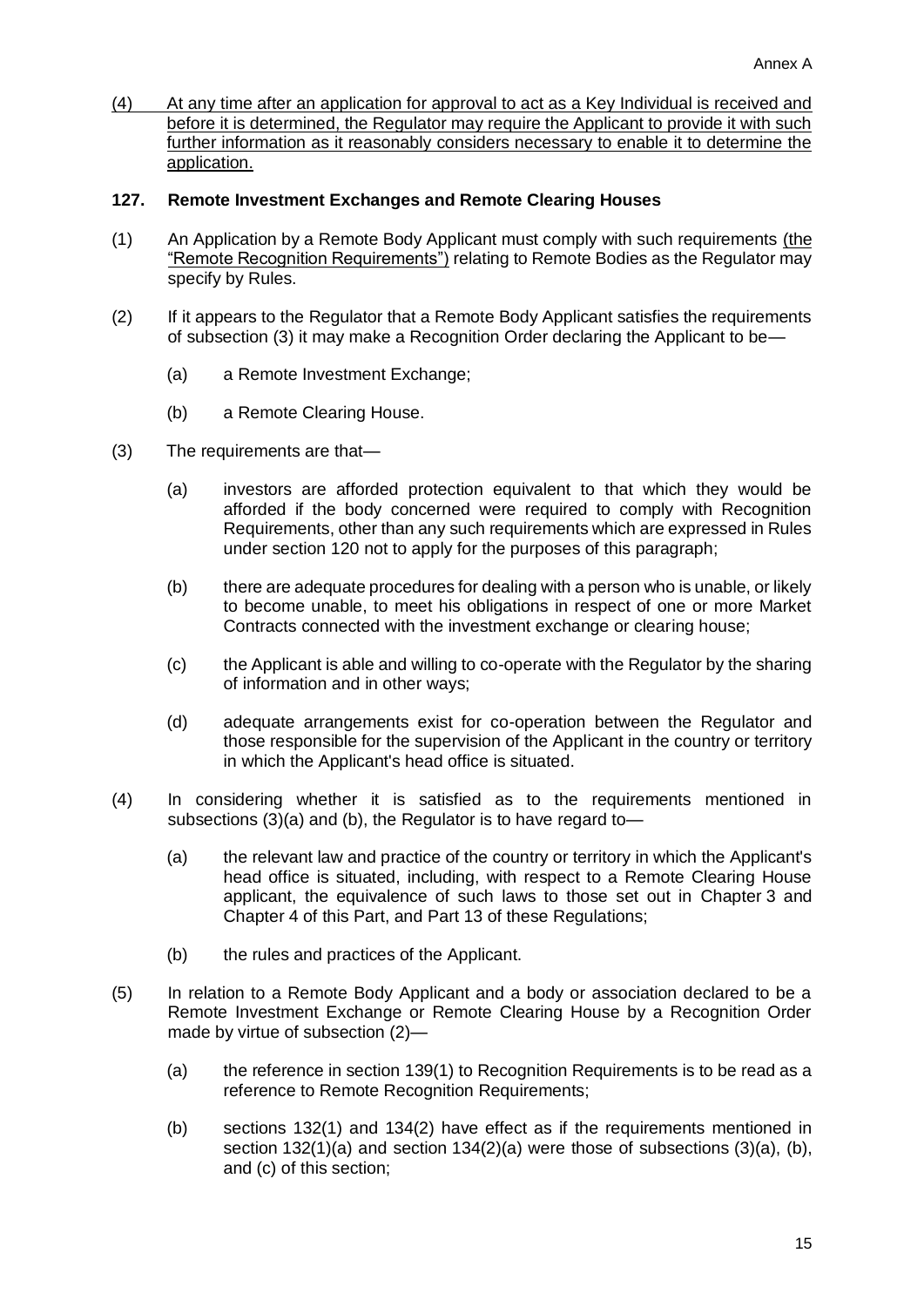(c) section 134(2) has effect as if the grounds on which a Recognition Order may be revoked under that provision included the ground that in the opinion of the Regulator arrangements of the kind mentioned in subsection (3)(d) of this section no longer exist.

…

## **Chapter 4 Transaction Reporting**

#### **149. Obligation to report orders and transactions**

- (1) A Recognised Investment Exchange, or MTF or OTF shall report details of orders and transactions in Financial Instruments traded on its platform which are inputted, executed, or reported, through its systems.
- (2) An MTF shall report details of orders and transactions in Accepted Virtual Assets traded on its platform which are inputted, executed, or reported, through its systems.
- (3) A Recognised Investment Exchange, MTF or OTF must report details of orders and transactions in Accepted Spot Commodities traded on its platform which are inputted, executed, or reported, through its systems.
- (4) An OTF shall report details of orders and transactions in other investments as specified by the Regulator traded on its platform which are inputted, executed, or reported, through its systems.
- (35) The Regulator may make Rules specifying—
	- (a) the information to be included in reports made under subsection (1) and (2); and
	- (b) the manner in which such reports are to be made.

…

## **Part 16 Public Record and Disclosure of Information**

#### *The public record*

# **196. The record of Authorised Persons etc.**

- (1) The Regulator must publish and maintain a record of every—
	- (a) Security admitted to the Official List;
	- (b) Authorised Person;
	- (c) Public Fund;
	- (d) Approved Prospectus;
	- (e) Recognised Investment Exchange or Recognised Clearing House;
	- (f) Remote Investment Exchange or Remote Clearing House;
	- (g) individual to whom a Prohibition Order relates;
	- (h) Trade Repository;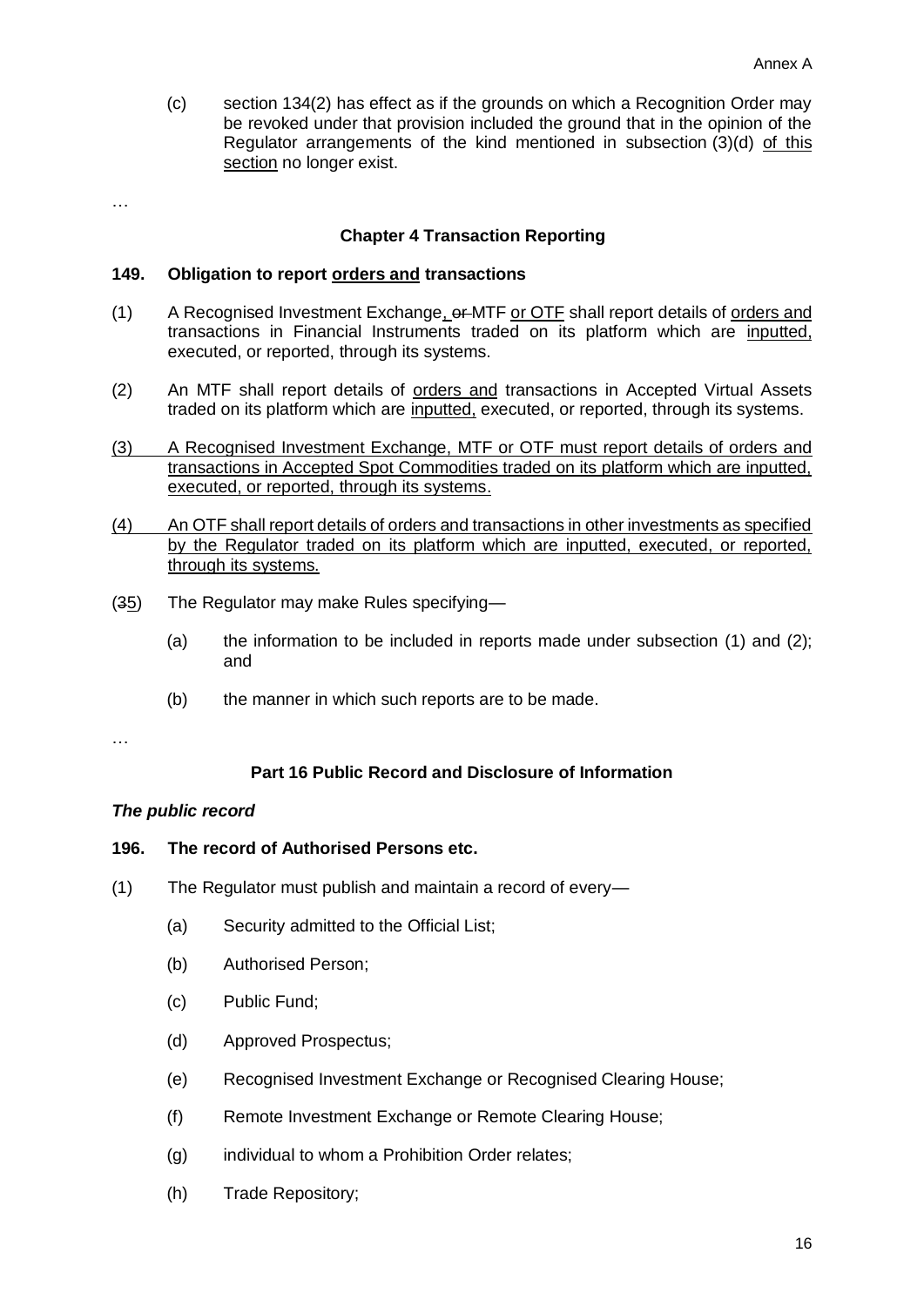- (i) Remote Member;
- (j) Approved Person;
- (k) Passported Fund;
- (l) Specified Information; and
- (m) Specified Benchmark;
- (n) Key Individual; and
- (mo) any person falling within such other class (if any) as the Regulator may determine.
- (2) The record must include such information as the Regulator considers appropriate.
- (3) The Regulator shall make a reasonably current version of the records available for viewing by the public during the normal business hours of the Regulator.

…

## **199. Exceptions from section 198**

- (1) Subject to subsection (2), the Regulator may disclose Confidential Information for the purpose of facilitating the carrying out of a Public Function where such disclosure is—
	- (a) permitted or required under any enactment applicable to the Regulator, including, for the avoidance of doubt, any applicable international obligations;
	- (b) made to—
		- (i) the ADGM Registrar of Companies;

….

(vi) a civial law enforcement agency or body, whether in the Abu Dhabi Global Market, U.A.E or otherwise;

for the purpose of assisting the performance by any such person of its functions and powers; or

….

## *Investigations*

#### **205. Commencement of Investigations**

- (1) If it appears to the Regulator that there is good reason for doing so, the Regulator may commence an investigation into—
	- (a) the nature, conduct or state of the Business of an Authorised Person, Recognised Body or Remote Body;
	- (b) a particular aspect of that Business;
	- (c) the ownership or control of an Authorised Person, Recognised Body or Remote Body; or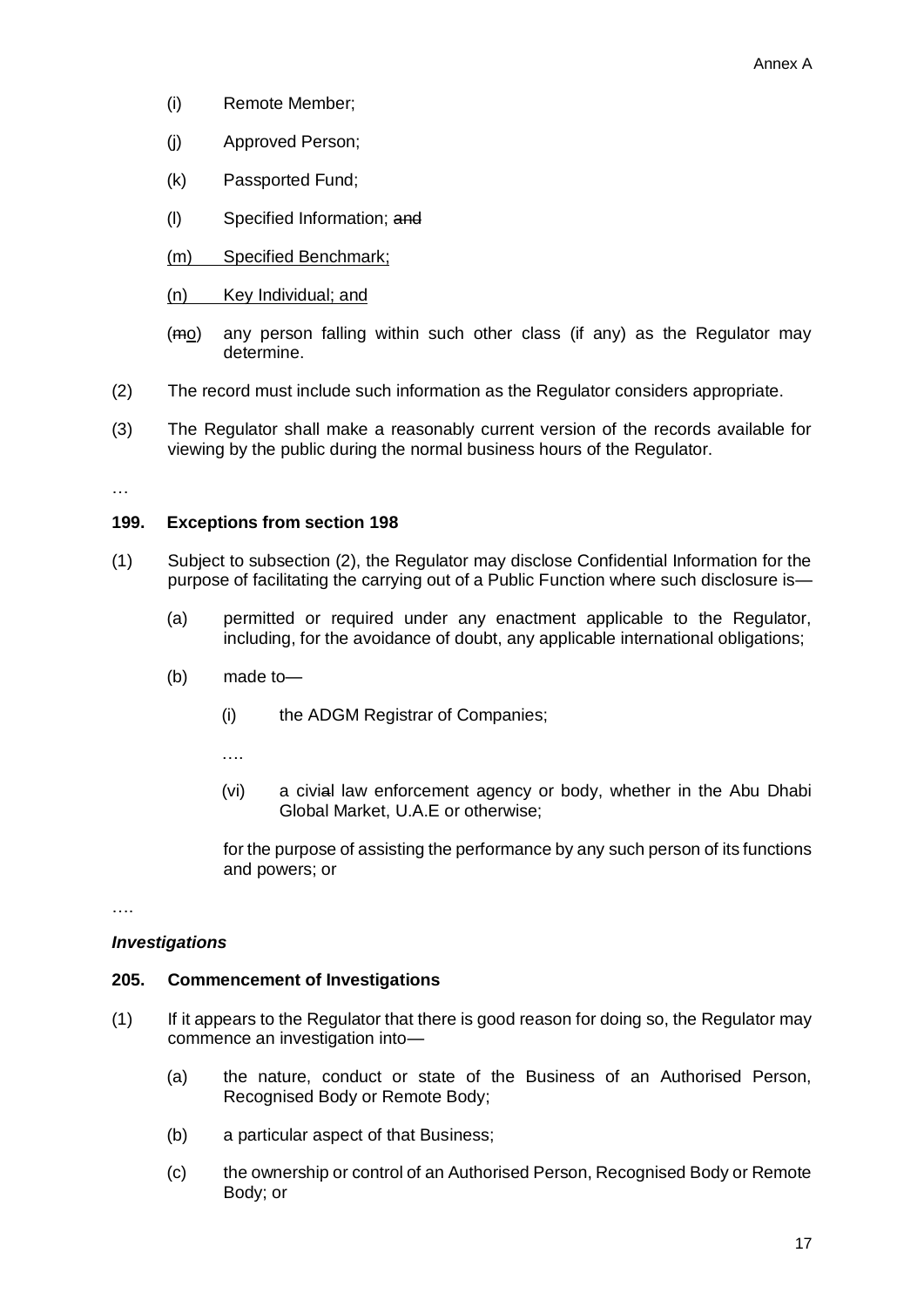- (d) a matter reasonably requested to be investigated pursuant to a request made under section 217.
- (2) If the Regulator reasonably suspects that a person may have committed a contravention of these Regulations or any Rules, the Regulator may commence an investigation into the matter.
- (3) The Regulator may appoint one or more competent persons as Investigators to conduct an investigation on its behalf.
- (4) The Regulator may but need not give written notice of the commencement of an investigation to the Person Under Investigation.
- (5) If an Investigator thinks it necessary for the purposes of his investigation under subsections (1) or (2), he may also investigate the Business of a person who is or has, at any relevant time, been—
	- (a) a member of the Group of which the Person Under Investigation ("A") is part; or
	- (b) a Partnership of which A is a member.
- (6) The power conferred by subsection (1)(a) to (c) may be exercised in relation to a former Authorised Person, former Recognised Body or former Remote Body but only in relation to—
	- (a) Business carried on at any time when he was an Authorised Person, Recognised Body or Remote Body; or
	- (b) the ownership or control of a former Authorised Person, Recognised Body or Remote Body at any time when he was an Authorised Person, Recognised Body or Remote Body.
- (7) Nothing prevents the Regulator from appointing a person who is a member of its staff as an Investigator under this section.
- (8) References in subsection (1) to a Remote Body do not include references to a Remote Investment Exchange.
- ….

## **243. Power of the Regulator to intervene in proceedings**

- (1) The Regulator may intervene as a party in any proceedings in the Court where it considers such intervention appropriate to further meet one or more of its objectives.
- (2) Where the Regulator so intervenes, it shall, subject to any other law, have all the rights, duties and liabilities of such a party.

…

# **258. Definitions**

(1) In these Regulations, unless the context otherwise requires—

| <b>Accepted Spot Commodity</b> | a Spot Commodity that, in the opinion of the          |
|--------------------------------|-------------------------------------------------------|
|                                | Regulator, meets the requirements that permit a       |
|                                | Regulated Activity to be conducted in relation to it. |
|                                |                                                       |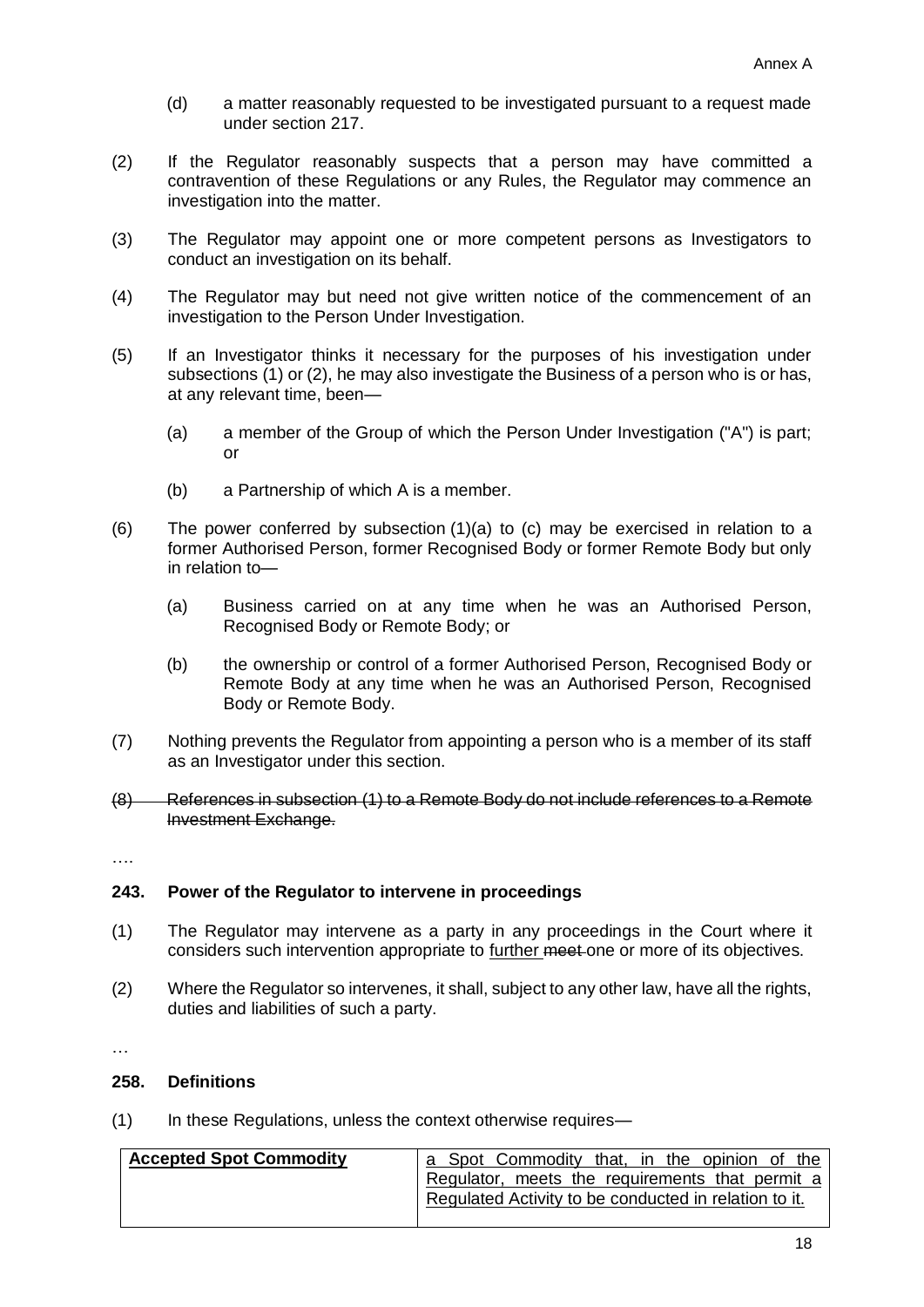| <b>Benchmark</b>                                                         | means an index, rate or price that-                                                                                                                                              |       |                                                                                                                                                                                                                         |  |
|--------------------------------------------------------------------------|----------------------------------------------------------------------------------------------------------------------------------------------------------------------------------|-------|-------------------------------------------------------------------------------------------------------------------------------------------------------------------------------------------------------------------------|--|
|                                                                          | is determined from time to time by reference to<br>(a)<br>the state of the market;                                                                                               |       |                                                                                                                                                                                                                         |  |
|                                                                          | is made available to the public (whether free of<br>(b)<br>charge or on payment); and<br>is used for reference for purposes that include<br>(c)<br>one or more of the following- |       |                                                                                                                                                                                                                         |  |
|                                                                          |                                                                                                                                                                                  |       |                                                                                                                                                                                                                         |  |
|                                                                          |                                                                                                                                                                                  | (i)   | determining the interest payable, or other<br>sums due, under loan agreements or<br>under other contracts relating to any<br><b>Specified linvestments Accepted Virtual</b><br><b>Asset or Accepted Spot Commodity;</b> |  |
|                                                                          |                                                                                                                                                                                  | (ii)  | determining the price at which any<br>Specified linvestments Accepted Virtual<br>Asset or Accepted Spot Commodity may<br>be bought or sold or their value of<br>investments; and                                        |  |
|                                                                          |                                                                                                                                                                                  | (iii) | measuring the performance of any<br>Specified linvestments or Virtual Asset.                                                                                                                                            |  |
| <b>Code of Market Conduct</b>                                            |                                                                                                                                                                                  |       | means the code made by the Regulator in<br>accordance with section 96.                                                                                                                                                  |  |
| <b>Designated Non-Financial</b><br><b>Business or Profession (DNFBP)</b> | means the following class of persons<br>whose<br>business is carried out in the ADGM:                                                                                            |       |                                                                                                                                                                                                                         |  |
|                                                                          | (a)                                                                                                                                                                              |       | Aa real estate agency, which carries out<br>transactions with other Ppersons that involve<br>the acquiring or disposing of Real Property;                                                                               |  |
|                                                                          | (b)                                                                                                                                                                              |       | Aa dealer in precious metals or precious<br>stones;                                                                                                                                                                     |  |
|                                                                          | (c)                                                                                                                                                                              |       | Aa dealer in any saleable item of a price<br>equal to or greater than USD15,000;                                                                                                                                        |  |
|                                                                          | (d)                                                                                                                                                                              |       | Aan accounting firm, audit firm, insolvency<br>firm or taxation consulting firm;                                                                                                                                        |  |
|                                                                          | (e)                                                                                                                                                                              |       | Aa law firm, notary firm or other independent<br>legal business; or                                                                                                                                                     |  |
|                                                                          | (f)                                                                                                                                                                              |       | Aa company service provider that carries out<br>any of the following services to a customer:                                                                                                                            |  |
|                                                                          |                                                                                                                                                                                  |       | (i)<br>acting as a formation agent of a Legal<br>Person;                                                                                                                                                                |  |
|                                                                          |                                                                                                                                                                                  |       | (ii)<br>acting as (or arranging for another<br>person to act as) a director or<br>secretary of a company, a partner of<br>a partnership or a similar position in                                                        |  |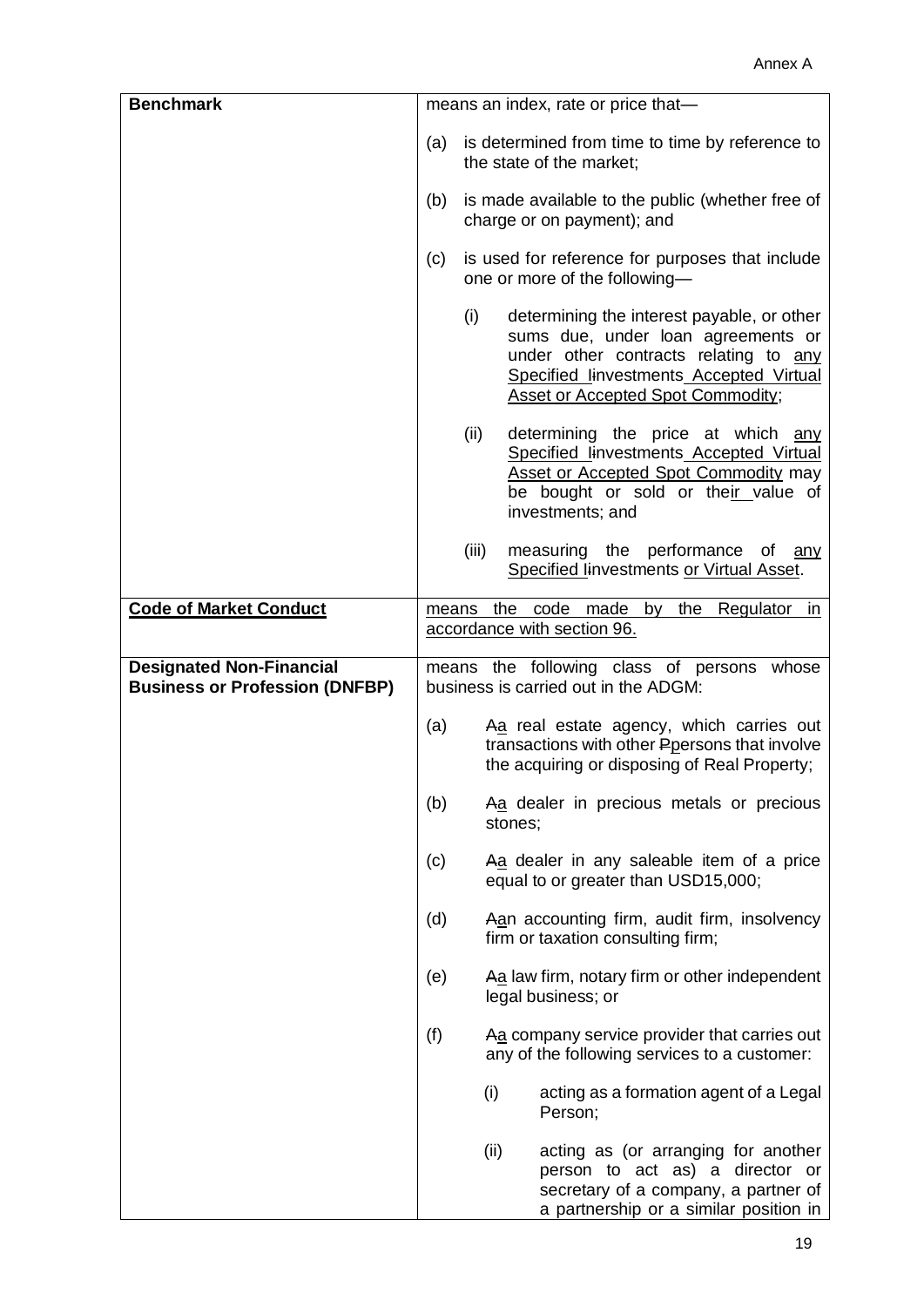|                                                                 |     |                | relation to other Legal Persons or any<br>other legal arrangement;                                                                                                                                                                                        |
|-----------------------------------------------------------------|-----|----------------|-----------------------------------------------------------------------------------------------------------------------------------------------------------------------------------------------------------------------------------------------------------|
|                                                                 |     | (iii)          | providing<br>registered<br>office,<br>a<br>business address or accommodation,<br>correspondence or administrative<br>address for a Legal Person or any<br>other legal arrangement;                                                                        |
|                                                                 |     | (iv)           | acting as (or arranging for another<br>person to act as) a trustee of an<br>express trust or performing the<br>equivalent function for another form<br>of legal arrangement; or                                                                           |
|                                                                 |     | (v)            | acting as (or arranging for another<br>Person to act as) a<br>nominee<br>shareholder for another person.                                                                                                                                                  |
| <b>Emissions Instrument</b>                                     |     |                | means the Financial Instrument described within<br>paragraph 99B of Schedule 1.                                                                                                                                                                           |
| <b>Financial Instrument</b>                                     |     | that Schedule. | means the instruments listed in paragraphs 87, 88,<br>89, 90, 91, 92, 93, 94, 95, 96, and 99A and 99B of<br>Schedule 1 and, so far as relevant to any such<br>instruments, those listed in paragraphs 98 and 99 of                                        |
| <b>Issuer</b>                                                   | (a) |                | for the purposes of Part 6-                                                                                                                                                                                                                               |
|                                                                 |     | (i)            | in relation to an Offer of Securities to<br>the Public or admission of Securities<br>to the Official List, means a legal<br>person who issues or proposes to<br>issue the Securities in question; and                                                     |
|                                                                 |     | (ii)           | in relation to anything else which is or<br>may be admitted to the Official List,<br>has such meaning as may<br>be<br>prescribed in the Rules made by the<br>Regulator;                                                                                   |
|                                                                 | (b) |                | for the purposes of Part 14, and in relation to<br>a Financial Instrument, means the person<br>who issued such Financial Instrument; and                                                                                                                  |
|                                                                 | (c) |                | in any other case, means a person issuing a<br>Financial Instrument.                                                                                                                                                                                      |
| <b>Key Individual</b>                                           |     |                | means an individual assigned to oversee a<br>Regulatory Function of a Recognised Body who is<br>employed or appointed by that Recognised Body in<br>connection with that Recognised Body's business,<br>whether under a contract of service or otherwise. |
| Non-Abu Dhabi Global Market<br><b>Recognised Clearing House</b> |     |                | means, for the purposes of Part 13, a clearing house<br>operating outside the Abu Dhabi Global Market                                                                                                                                                     |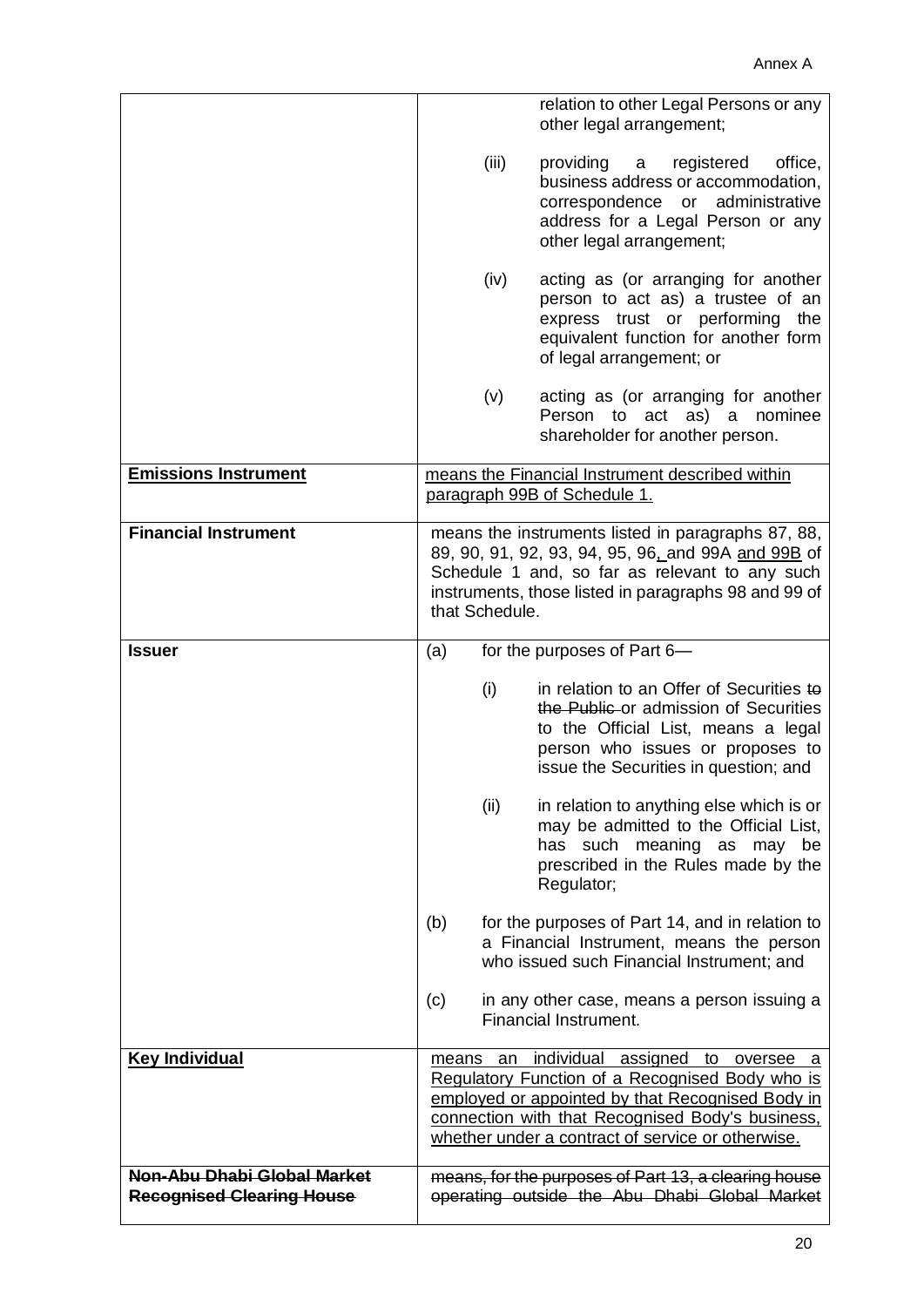|                                                                      | which has been recognised by the Regulator in<br>accordance with section 127.                                                                                                                |                 |                                                                                                                                                                                                                                                           |
|----------------------------------------------------------------------|----------------------------------------------------------------------------------------------------------------------------------------------------------------------------------------------|-----------------|-----------------------------------------------------------------------------------------------------------------------------------------------------------------------------------------------------------------------------------------------------------|
| Non-Abu Dhabi Global Market<br><b>Recognised Investment Exchange</b> | means, for the purposes of Part 13, an investment<br>exchange operating outside the Abu Dhabi Global<br>Market which has been recognised by the Regulator<br>in accordance with section 127. |                 |                                                                                                                                                                                                                                                           |
| <b>Non-Profit Organisation</b>                                       |                                                                                                                                                                                              |                 | means a Llegal Peerson or arrangement or<br>organiszation that primarily engages in raising or<br>disbursing funds for purposes such as charitable,<br>religious, cultural, educational, social or fraternal<br>purposes or for other charitable purpose. |
| Offer of Securities to the Public                                    | has the meaning given to that term in section 59.                                                                                                                                            |                 |                                                                                                                                                                                                                                                           |
| <b>Own-Initiative Requirement Power</b>                              |                                                                                                                                                                                              | 35(3) and 124C. | means the Regulator's power specified in sections                                                                                                                                                                                                         |
| <b>Price StabilisationStabilising</b><br><b>Rules</b>                |                                                                                                                                                                                              |                 | means the Rules, contained in MKT, made by the<br>Regulator in accordance with section 7(4).                                                                                                                                                              |
| <b>Relevant Person</b>                                               | means-                                                                                                                                                                                       |                 |                                                                                                                                                                                                                                                           |
|                                                                      | (a)                                                                                                                                                                                          |                 | for the purposes of section 209, and in<br>relation to a person who is required to<br>produce a Document-                                                                                                                                                 |
|                                                                      |                                                                                                                                                                                              | (i)             | has been or is or is proposed to be a<br>Director or Controller of that person;                                                                                                                                                                           |
|                                                                      |                                                                                                                                                                                              | (ii)            | has been or is an auditor of that<br>person;                                                                                                                                                                                                              |
|                                                                      |                                                                                                                                                                                              | (iii)           | has been or is an actuary, accountant<br>or lawyer appointed or instructed by<br>that person; or                                                                                                                                                          |
|                                                                      |                                                                                                                                                                                              | (iv)            | has been or is an employee of that<br>person;                                                                                                                                                                                                             |
|                                                                      | (b)                                                                                                                                                                                          |                 | for the purposes of section 237, Authorised<br>Persons and Recognised Bodies as defined<br>in subsection $(1)(a)$ of that section; or                                                                                                                     |
|                                                                      | (c)                                                                                                                                                                                          |                 | for the purposes of Part 2, Chapter 4 and the<br>Rules made under this Chapter:                                                                                                                                                                           |
|                                                                      |                                                                                                                                                                                              | (i)             | an Authorised Person other than a<br><b>Credit Rating Agency;</b>                                                                                                                                                                                         |
|                                                                      |                                                                                                                                                                                              | (ii)            | a Recognised Body;                                                                                                                                                                                                                                        |
|                                                                      |                                                                                                                                                                                              | (iii)           | a Designated Non-Financial Business<br>or Profession;                                                                                                                                                                                                     |
|                                                                      |                                                                                                                                                                                              | (iv)            | a Non-Profit Organisation; or                                                                                                                                                                                                                             |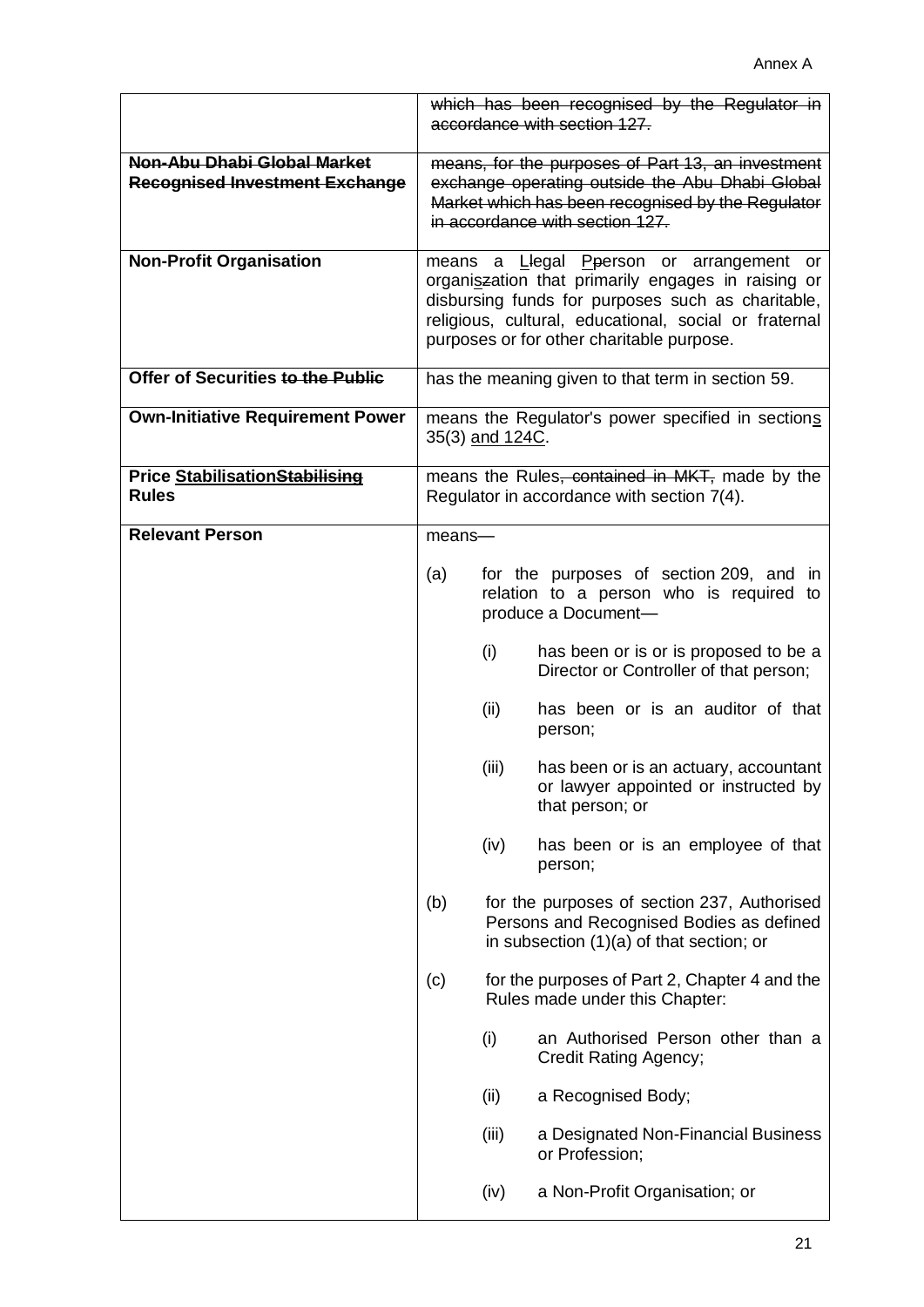|                                                  | (v)<br>any other person, as deemed by the<br>Regulator to be a Relevant Pperson<br>for the purposes of Chapter 4 by the<br>Regulator under section 7(6) of these<br>Regulations.                                    |
|--------------------------------------------------|---------------------------------------------------------------------------------------------------------------------------------------------------------------------------------------------------------------------|
| <b>Relevant Provisions</b>                       | means, for the purposes of sections 165 and 166,<br>any provisions of the Default Rules of a Non-Abu<br>Dhabi Global Market Recognised Clearing House<br>which-                                                     |
|                                                  | provide for the transfer of the positions or<br>(a)<br>assets of a Defaulting Clearing Member;                                                                                                                      |
|                                                  | (b)<br>are not necessary for the purposes of<br>complying with the minimum requirements of<br>Part 10; and                                                                                                          |
|                                                  | (c)<br>may be relevant to a question falling to be<br>determined in accordance with the law of the<br>Abu Dhabi Global Market.                                                                                      |
| <b>Remote Investment Exchange</b>                | means an investment exchange or Multilateral<br>Trading Facility operating outside the Abu Dhabi<br>Global Market which has been granted a Recognition<br>Order by the Regulator in accordance with section<br>127. |
| <b>Remote Recognition</b><br><b>Requirements</b> | has the meaning given to that term in section<br>127138A.                                                                                                                                                           |
| <b>Requirement</b>                               | means-                                                                                                                                                                                                              |
|                                                  | for the purposes of sections 35 and 36, a<br>(a)<br>requirement imposed under section 35; and                                                                                                                       |
|                                                  | for the purposes of sections 124A, 124B and<br><u>(b)</u><br>124C, a requirement imposed under section<br>124A, 124B or 124C; and                                                                                   |
|                                                  | for the purposes of section 137,<br>(bc)<br>any<br>obligation or burden.                                                                                                                                            |
| <b>Rules of Market Conduct</b>                   | means Rules made by the Regulator in accordance<br>with section 96.                                                                                                                                                 |
| <b>Specified Investment</b>                      | means an investment falling within paragraphs 85 to<br>99B of Schedule 1, without regard to any applicable<br>exclusions or exemptions set out in that Schedule.                                                    |
| <b>Spot Commodity</b>                            | means any physical or energy good of a fungible<br>nature that is capable of being delivered and which<br>is or can be traded on a secondary market.                                                                |

…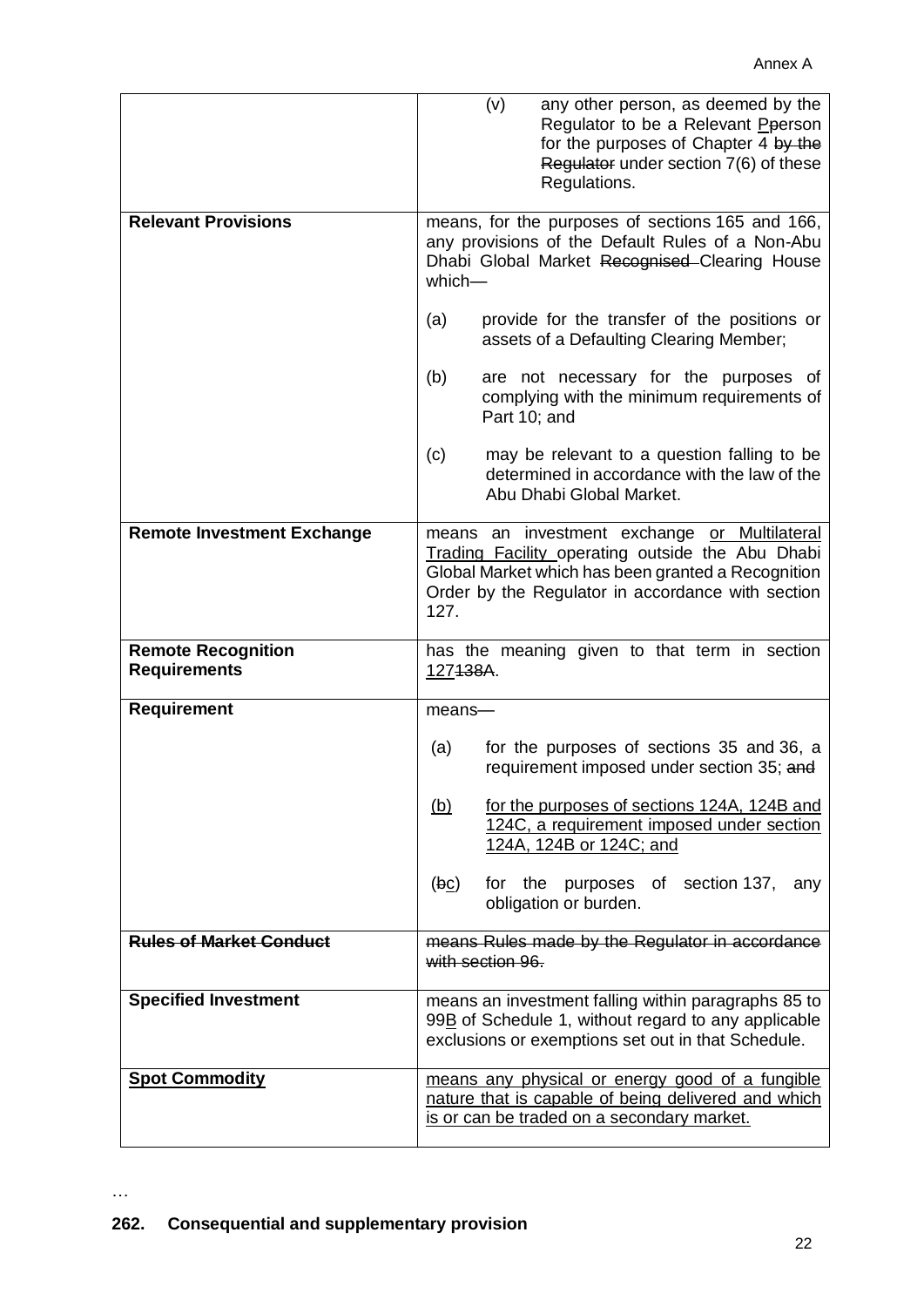The Regulator may by Rules which make such incidental, consequential, transitional or supplemental provision as it considers necessary or expedient for the general purposes, or any particular purpose, of these Regulations or in consequence of any provision made by or under these Regulations or for giving full effect to these Regulations or any such provision.

….

# **Chapter 6 Custody**

## *The activities*

## **43. Providing Custody**

- (1) Each of the following activities—
	- (a) safeguarding of Financial Instruments, Virtual Assets, Spot Commodities or other assets belonging to another;
	- (b) in the case of a Fund, safeguarding Fund Property;
	- (c) Acting as a Central Securities Depository; or
	- (d) administering the assets, Financial Instruments, Virtual Assets, Spot Commodities or Fund Property for the purpose of sub-paragraphs (a) and (b);

is a specified kind of activity.

- (2) For the purposes of this paragraph—
	- (a) it is immaterial that title to the assets is held in uncertificated form; and
	- (b) it is immaterial that the assets may be transferred to another person, subject to a commitment that they will be replaced by equivalent assets at some future date or when so requested by the person to whom they belong.

…

## **Chapter 14 Operating a Representative Office**

## *The activity*

## **67. Operating a Representative Office**

(1) Operating a Representative Office is a Regulated Activity.

….

(6) Any communication which amounts to marketing in respect of a financial service or investment, which is performed or issued by or on behalf of a Government or non-commercial governmental entity or a person licensed and supervised by a financial services regulator in the U.A.E., does not constitute marketing for the purposes of sub-paragraph (3).

…

#### **76. Activities carried on in connection with the sale of goods or supply of services**

(1) Subject to sub-paragraphs (10), (11) and (12), this paragraph concerns certain activities carried on for the purposes of or in connection with the sale of goods or supply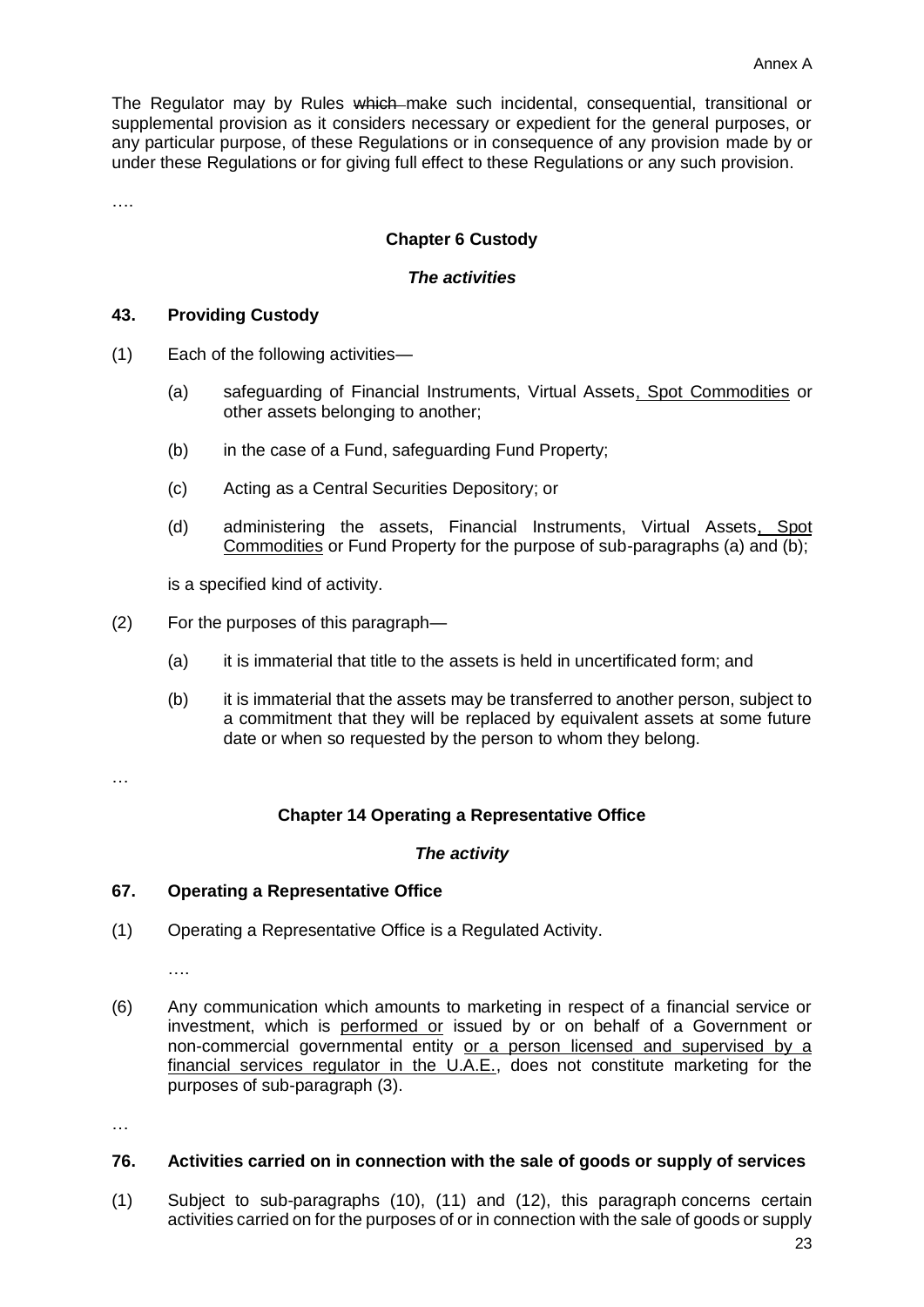of services by a supplier to a Customer, where "supplier" means a person whose main business is to sell goods or supply services and not to carry on any activities of the kind specified by any of paragraphs 4, 12, 16, 28, 33, 36, 43, 48, 56, 59, 60 and 61 where the supplier is a member of a Group, and also means any other member of that Group.

…

## **83. Commodity Derivative members of Recognised Bodies and Remote Bodies**

A person who is a Body Corporate does not carry on the activity specified by paragraph 4 or 12 by way of business, if—

- (a) the person carries on such activities as a member of a Recognised Body or Remote Body;
- (b) the person carries on such activities for his own account or for another Body Corporate which is in the same Group as the person;
- (c) the person restricts such activities to transactions on or with that Recognised Body or Remote Body involving or relating only to Commodity Derivatives;
- (d) the main business of the person is dealing in relation to Commodity Derivatives; and
- (e) the person is not part of a Group whose main business is the provision of financial services.; and
- (f) the person is or is part of a Group that is not a Controller of a Recognised Body.

…

## **99A. Structured Products**

- (1) In this Regulation a "Structured Product" is a Financial Instrument comprising rights under a contract where:.
	- (a) the gain or loss of each party to the contract is ultimately determined by reference to the fluctuations in the value or price of property of any description, an index, interest rate, exchange rate or a combination of any of these as specified for that purpose in the contract ("the underlying factor") and is not leveraged upon such fluctuations;
	- (b) the gain or loss of each party is wholly settled by cash or set-off between the parties;
	- (c) each party is not exposed to any contingent liabilities to any other counterparty; and
	- (d) there is readily available public information in relation to the underlying factor;

but excludes any rights under a Financial Instrument:

- (e) where one or more of the parties takes delivery of any property to which the contract relates;
- (f) which is a Debenture; or
- (g) which is a Contract of Insurance.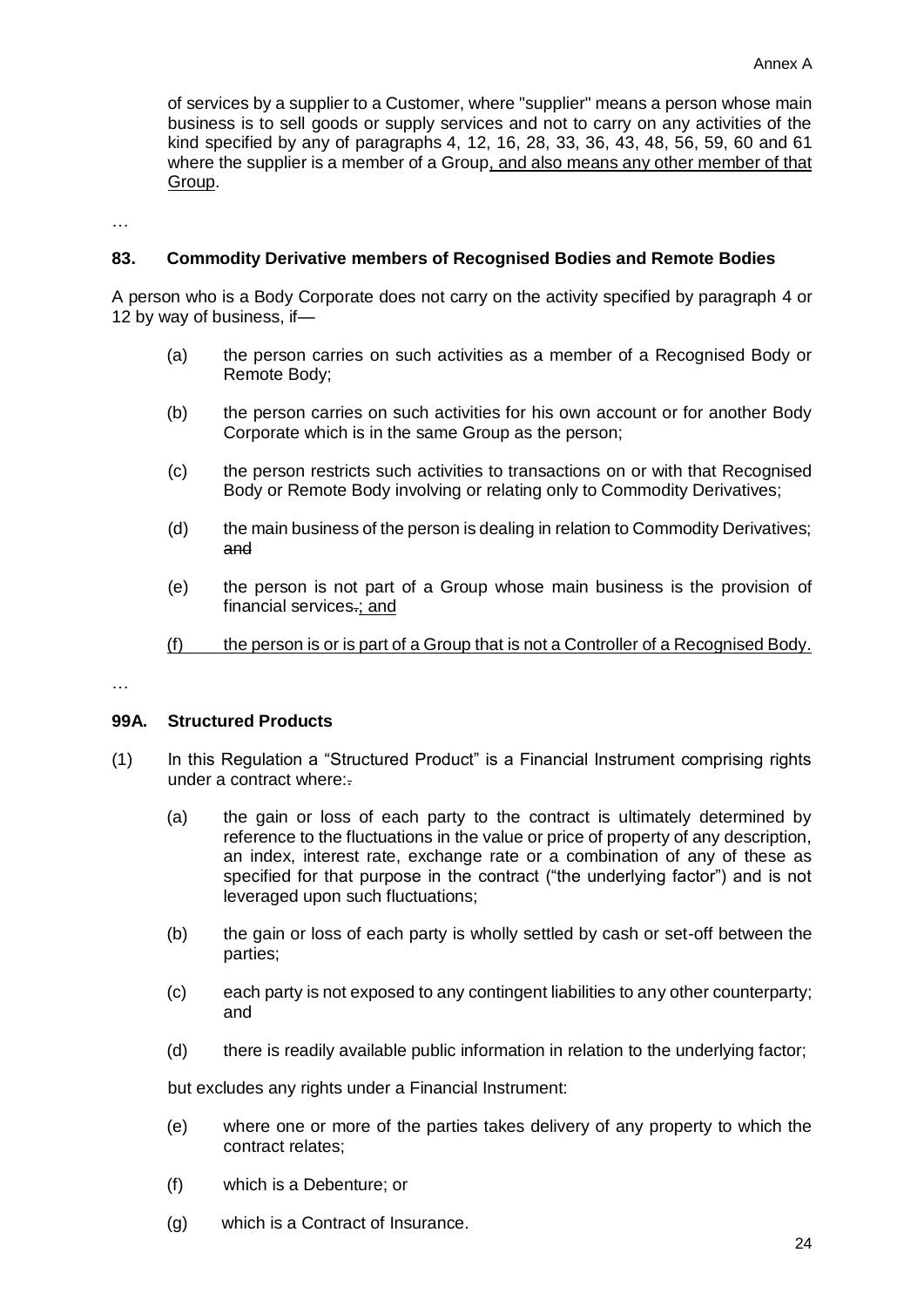## **99B. Emissions Instruments**

In this Regulation an "Emissions Instrument" is a Financial Instrument enabling its holder to emit greenhouse gases into the atmosphere, in accordance with any national or international emissions trading scheme recognised by the Regulator or such instrument, including offsets/reduction programs (or equivalent), otherwise recognised by the Regulator.

…